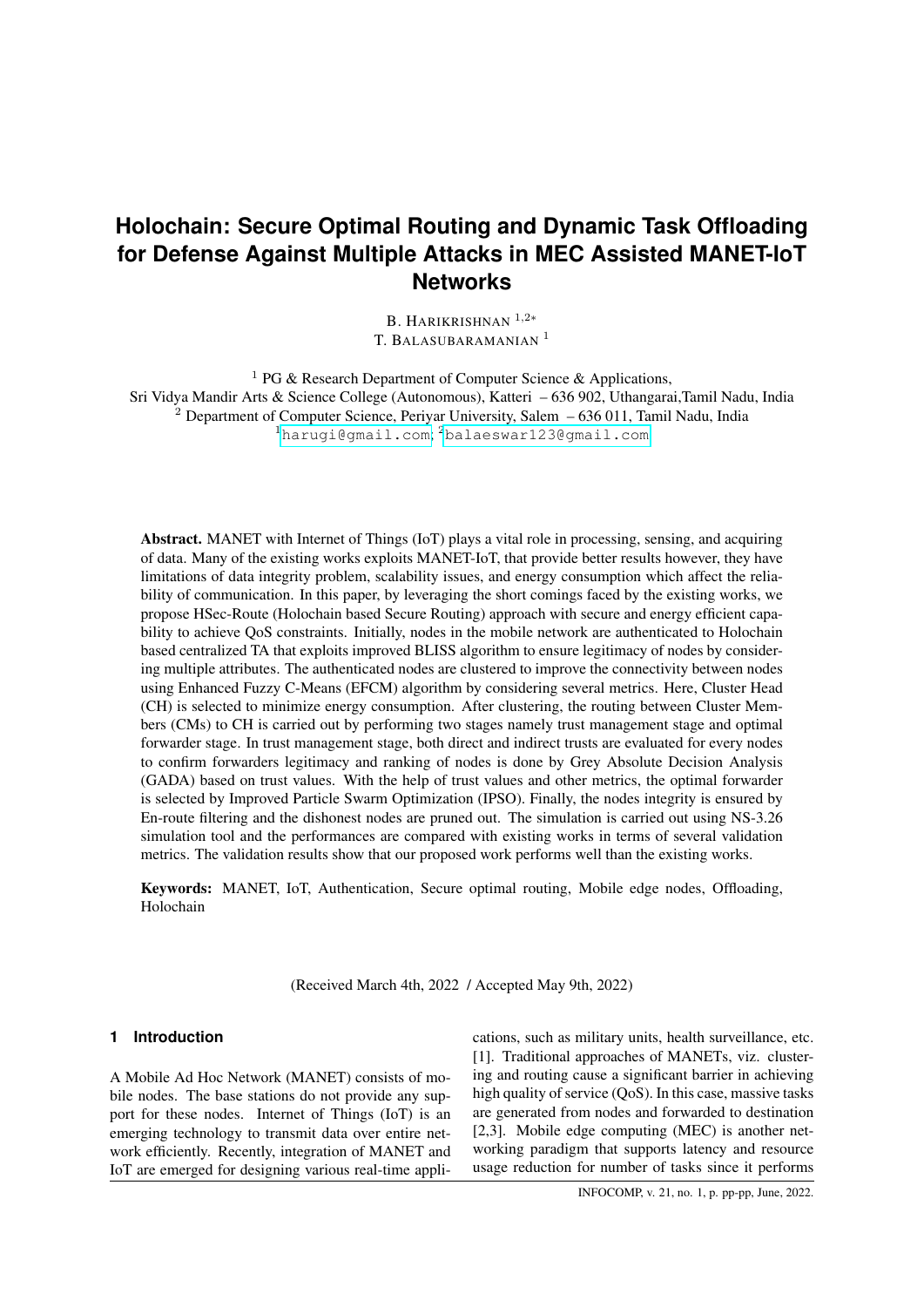local computing. With the use of MEC, dynamic topology of MANET, limited energy, lack of centralized infrastructure, unstable links, and frequent path selection problems are mitigated and also improved the network lifetime. In this integrated environment i.e. MANET-Edge-IoT, resource constraints and security are important problems. Specifically, this causes security problems of delay-sensitive and resource-constrained applications of MANET in IoT platforms [4]. Therefore, some of the requirements are essential to be satisfied in this integrated environment and that are follows:

- Secure data packets
- Reduce energy usage of nodes
- Predict attackers' behaviors to avoid damage
- Isolate attackers that located anywhere in the network

To mitigate higher energy consumption issues of MANET-IoT, clustering and routing processes are effectively handled with the use of a specific set of parameters, such as distance, link quality, node hop count, and remaining energy for achieving efficient QoS [5- 7]. In some works, trust-based routing is performed to enhance security of MANET by mitigating malicious nodes [8]. On the other hand, path selection is implemented using link quality and energy level [9,10]. These traditional schemes do not handle large number of mobile nodes in network and also does not suit for heterogeneous environment with diverse resource and task constraints. Further, security problem addressed using conventional cryptography approaches are perform by more key size, rounds, block size, and operations. To deal with those issues, lightweight cryptography approaches are proposed, which consume fewer amount of resources due to minimum computations [11]. This is one of the great solutions for addressing security issues. Furthermore, blockchain is a decentralized approach that is used to mitigate attackers to know network and stored transactions [12]. Blockchain provides potential security solution for eliminating attackers in network and recently researchers have determined that blockchain does not support scalability and also introduces latency in storing and mining transactions [13]. To consider this seriously, blockchain structure is redefined in terms of hash graph, chain structure, consensus, smart contract, etc. However, addressing blockchain issues pose great challenge in wireless networks (resource-constrained environments). A deep learning method, Artificial Neural Network (ANN) is used to mitigate different attacks [14]. One of the

great challenges in MEC is congestion/massive network traffic. For specific tasks processing, MEC gets overloaded. It is assumed to be a multi-objective optimization problem that requires to meet multiple constraints. The edge nodes must be executed with specified number of tasks requested with their region. Offloading is performed for managing overload situations however, scalability issues degrade offloading performance [15]. In this study, all the aforementioned challenges are addressed in edge assisted MANET-IoT environment.

### **1.1 Motivation and Objectives**

In this study, energy efficient and secure scheme is designed for achieving higher QoS in MEC based MANET and IoT environment. This scheme is presented to determine multiple malicious nodes with different attack behaviours and also eliminate attackers from network for minimizing damage. There are major problems taken into account in MEC based MANET-IoT environment that are identified in this study, such as low scalability, lack of integrity and increased latency and resources. We are motivated by these problems and each one is discussed below:

- Low Scalability: For security and QoS provisioning, blockchain technology is presented. However, blockchain addresses centralized security failure issue, but low scalability and high latency problems are not resolved in blockchain based MANET environments. Hence, a conventional blockchain algorithm does not support to handle massive volume of data in a short span of time.
- Lack of Integrity: False data might be injected by attackers at any type of node (source, intermediate or destination node). On the other hand, original data can be modified by both internal and external attackers. Data transmission must be protected by integrity property
- Increased Latency & Resources: the nature of MANET and IoT based devices are resource constrained (low energy, and power) and to process data packets from those devices consume certain amount of resources and time. When the energy consumption increases, then network lifetime decreases and also number of alive nodes in network are lesser. Further, routing algorithms do not construct optimum path for travelling packets from source to destination node. Therefore, higher delay and limited resources result poor network QoS performance.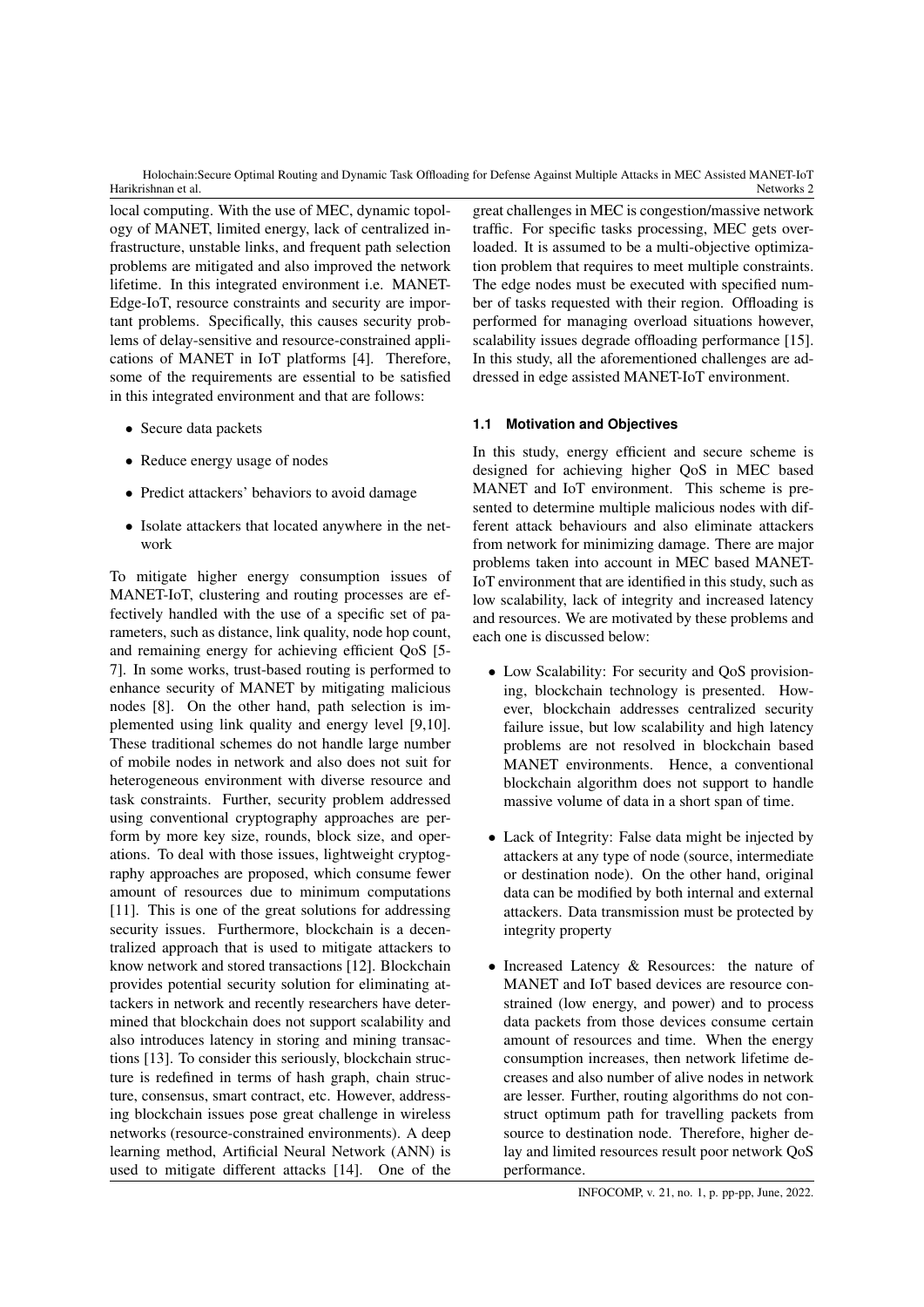The research objective of this study is to design secure MEC based MANET-IoT network for resource constrained environment. To meet this main objective, some of the following sub-objectives are designed.

- To minimize routing overhead and end-to-end delay in packet transmission from source to destination node.
- To maximize security strength and packet delivery ratio via signature generation in en-route filtering and trust management.
- To improve rate of attack prediction and different attackers behaviours for early warning to the network.
- To minimize overall communication and computation overhead for end-to-end packet transmission from source mobile node to edge node.

### **1.2 Research Contributions**

The secure and energy efficient frame work is proposed to mitigate problems faced by existing works in terms of security, scalability, and energy consumption. Major contributions of this research are listed below:

- The legitimacy of all mobile nodes in the networks is ensured by performing multi attribute based authentication, which exploits improved BLISS algorithm for key generation to all mobile nodes.
- The legitimate nodes are clustered to improve connectivity using Enhanced Fuzzy C-Means (EFCM) algorithm in which Cluster Head (CH) is selected based on link quality and energy availability for minimizing energy consumption.
- The secure optimal routing is performed between Cluster Members (CMs) and CHs by employing two phases, namely trust evaluation phase and optimal forwarder selection phase. The trust evaluation is done by GADA algorithm in which trust values are ranked based on trust values and optimal forwarder selection is done by Improved Particle Swarm Optimization (IPSO). All the nodes are checked for integrity using en-Route filtering before sending or receiving messages.
- The aggregated data from CH are sent to MEC nodes for data processing. The offloading between MEC nodes and cloud is done by conditional entropy only when MEC nodes are overloads. The Holochain is utilized for recording transactions and also mitigate several attacks.

### **1.3 Paper Organization**

The remaining contents of the paper are organized as follows: Section II deals with literature survey in which existing research gaps are clearly provided. Section III provides specific problem statement in the existing works and also research solutions are given. Section IV delivers the proposed work in which all the processes are clearly explained with suitable diagrams and passcodes. Section V elaborates experimental set up in which simulation set up, comparison analysis, and research summary are given. Section VI deals with conclusion and future directions of the proposed work.

# **2 LITERATURE SURVEY**

Authors in [16] proposed an adaptive routing protocol using reinforcement learning for detecting mobility of devices at different times. The proposed protocol considers Q learning for analysing mobility of node in the network that metric is known as Q metrics. It can be able to adaptively change the network topology and it considers both static and dynamic metrics. The proposed protocol perfectly handles mobility of nodes in the network by considering ETX, hop count, link stability, and mobility degree factor. The simulation result shows that the proposed model achieves better performance in terms of link stability and packet delivery ratio in both mobile and static scenario in MANET-IoT environment. Here, AQ routing is performed for analysing mobility of node in the network; however it takes much time for routing because of collecting mobility information from individual node that increases high energy consumption and latency that degrades performance of routing. Secure routing protocol is designed in MANET with secured IoT devices using trust based method [17]. The proposed work includes five stages, such as route discovery, MSRS estimation, DS estimation, and secure route analysis. In first process, the proposed method detects multiple routes between source and destination by considering mobility condition, neighbour, energy, and transmission count, which are added in the route table. The optimal route is selected from the route table by route discovery algorithm. Then, the trustworthiness of the mobile node is evaluated for secure routing. Based on the value of data forwarding support, the optimal route is selected. The simulation result shows that the proposed model achieves better performance in terms of efficiency, throughput, and secure routing. Here, trustworthiness is evaluated based on mobility condition, neighbour, energy, and transmission count, which are not enough for calculating trustworthiness that increases retransmission rate due to poor trust.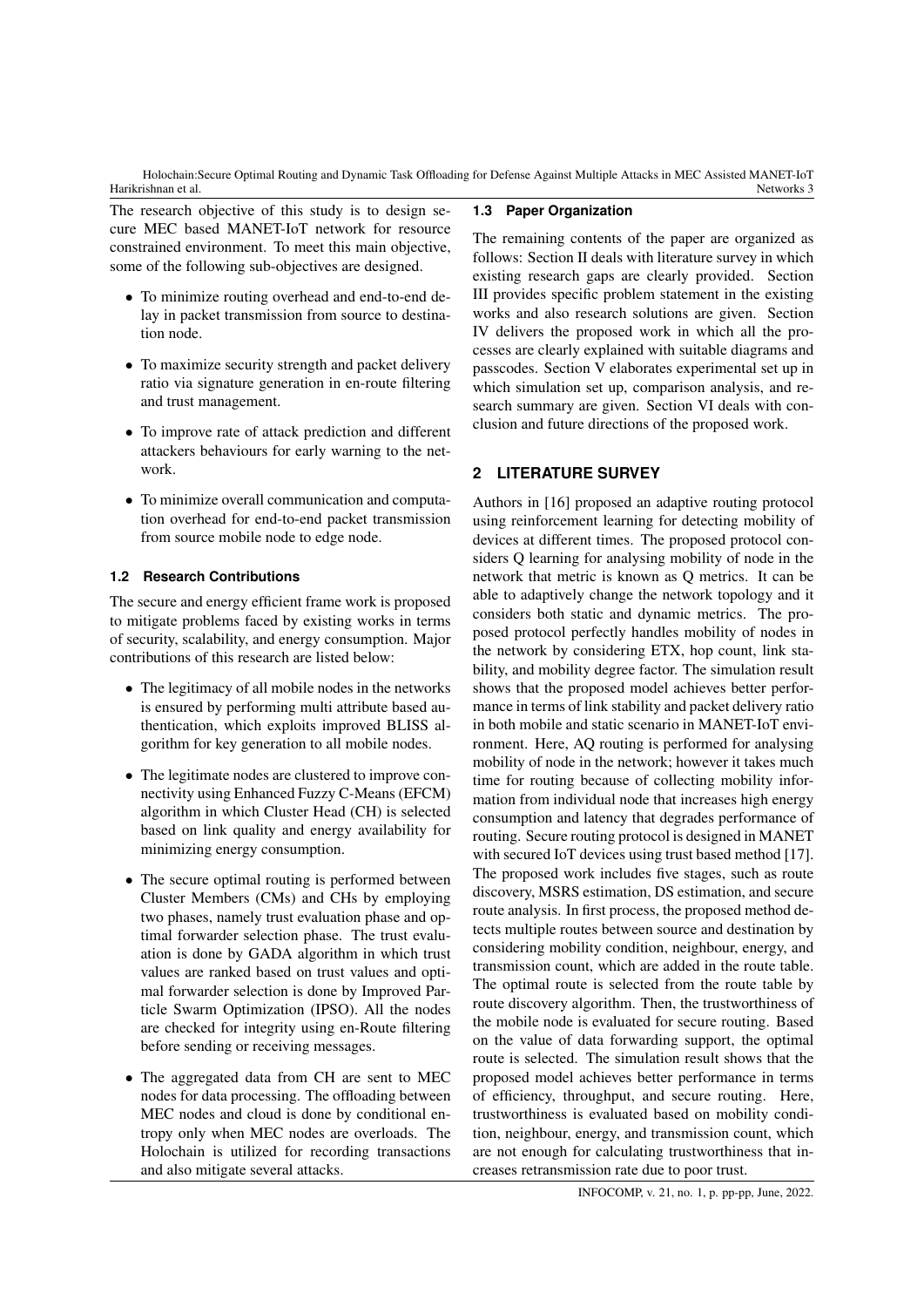A novel method is proposed for diagnosing anomalies in MANET using provenance and verification [18]. The proposed method detects both direct and indirect anomalies by secure routing. The proposed method includes three processes, namely provenance rules, provenance verification, and provenance reasoning. Merkle hash tree is proposed for obtaining privacy preservation. Digital signature algorithm is proposed for verification. Directed Acyclic Graph is used to construct provenance graph that can easily detect attack nodes. The simulation result shows that proposed method achieves better performance for detecting malicious and paralysed nodes. Here, Merkle hash tree is proposed for provenance verification however it takes much time for mining due to its lengthy tree construction that ultimately increases energy consumption of the nodes and as a consequence reduces efficiency of the process. Authors in [19] proposed multi path routing protocol by considering energy consumption and lifetime using mobile edge computation. The proposed multipath routing protocol has three control points, such as routing request, routing reply, and routing error. The multi path selection is based on minimum hop count, energy, and stability. For that this research used priority based path selection method for improving network lifetime and path stability. Path priority is calculated based on energy consumption, lifetime, and link priority. The route maintenance is considered based on link status of other node. The experiment result shows that the proposed method achieves better performance in terms of network lifetime, energy efficiency, and end to end delay. Here, path selection is considered only to limited parameters that are not enough to select optimal path and leads to high retransmission rate and packet loss rate, which reduce throughput and efficiency of the proposed work. The trustworthiness of the routing is not evaluated that can be easily compromised by the attackers, which leads to poor security and it reduces throughput of the proposed work.

Authors in [20] proposed sensitivity analysis of attack mitigation using trusted routing method with path discovery (TRS-PD) for MANET in industrial IoT. The proposed work includes three processes, viz. attack detection method, trust calculation method, and routing process. In first process, filed values are recorded for discovering attack patterns, namely node ID, current time, destination sequence number, and hop count. Based on these records, the proposed pattern discovery method discovered attack pattern and added into blacklist. The proposed method calculates both direct and indirect trusts based on historical values. If once node is identified as malicious then send recommendation to

nearest node. The experimental results demonstrated that the proposed model achieves better performance by proposing TRS-PD method. For detecting attack patterns, the proposed work calculates trust value based on historical information, which does not provide optimal trust value that reduces security. Both the trust value and recommendations are sending through public channel which can be easily compromised by the attackers and hence reduces performance of the proposed work. Multipath secure routing algorithm is proposed using blockchain technology in ad hoc network [21]. Initially, the node chain is established in the network and all the nodes create a connection between the nodes. Secondly, the blockchain based smart contract is to meet QoS requirements. Then, the two paths are selected by blockchain using EERQ process. The routing maintenance process is used for solving failure of main paths. The simulation result shows that the proposed work achieves better performance compared to existing works. Here, the path selection is performed using blockchain however, it selects random path that may leads to packet loss and retransmission rate due to poor link quality. Moreover, the proposed blockchain technology takes much time for mining due to lengthy construction of block that increase energy consumption and latency.

The Bayesian inference based updation of distributed ledgers in the DAG based blockchain was proposed in this paper [22]. The limitations of existing blockchain algorithms, such as reduced scalability and increased transactional fees were considered and a Bayesian inference based DAG blockchain mechanism was introduced. The nodes in the network were categorized into three sections to compute likelihood distribution. The three different subsets of nodes were: all nodes in a set were included in computation of prior distribution but not during formation of sub tangle, all nodes in a set were included both in computation of prior distribution and t-th sub tangle, and all nodes in a set were only included in the sub tangle. The Bayesian inference based updation of ledgers was found to be efficient in determining connection between blocks. Authors in [23] proposed a method for detecting hybrid wormhole attack in MANET, which could be able to detect in-band and out-band wormholes using round trip time by considering hop count, packet delivery ratio, and transmission range. The proposed method reduces energy and delay by detecting wormhole attack in the network. Kmeans clustering algorithm is proposed for clustering the nodes. The simulation result shows that the proposed model achieves better performance in terms of throughput, end to end delay, packet delivery ratio, and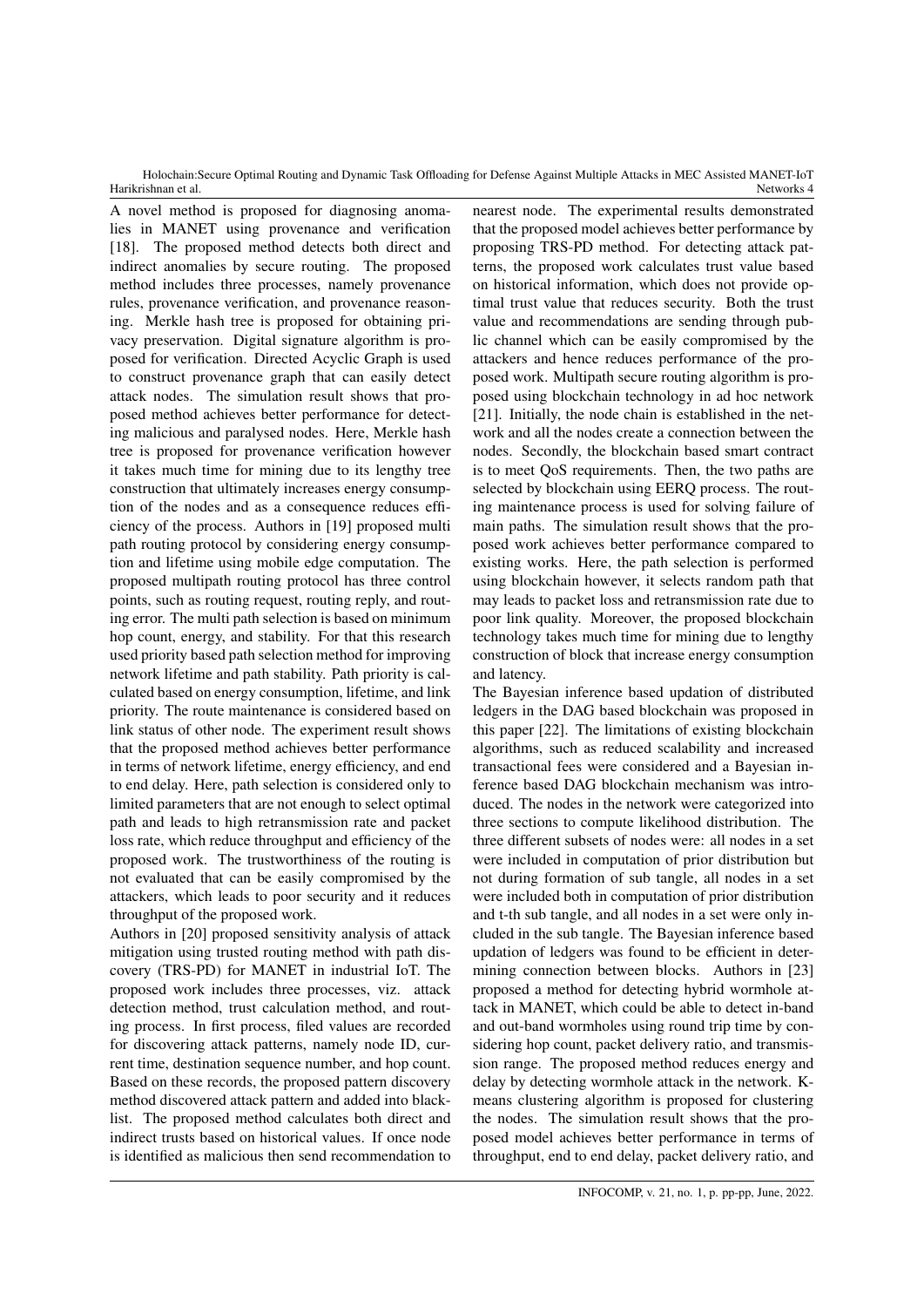energy consumption when compared to existing algorithms. Here, wormhole attack is discovered based on performance metrics that does not detect the attack in an accurate manner due to lack of trustworthiness of the node and thus reduces performance of the attack detection. In addition, it also reduces throughput and increase packet loss rate.

Authors in [24] proposed swarm based clustering for detecting intrusions in MANET. The proposed work includes two processes, such as cluster head selection and attack detection. Here, clustering is performed by greedy swarm optimization and then cluster head is selected by considering energy consumption and mobility. Intrusion detection is performed using Gradient Deep Belief Network algorithm, which mitigates both DoS and Zero-day attacks. The simulation result shows that the proposed work achieved better performance in terms of memory consumption, attack detection rate, and computation time.

Authors in [25] proposed a novel method for secure routing in MANET. Here, CH selection is performed using fuzzy c means by considering both direct and indirect trusts. Based on the trust value, routing is performed by multipath routing protocol that used hybrid algorithm, which includes Genetic algorithm and hill climbing algorithm. Finally, the experimental result shows that the proposed work achieved better performance in terms of energy, delay, throughput, packet delivery ratio, and detection rate. Authors in [26] introduced a secure hybrid system for IoT exploited mobile ad hoc networks. Initially, the data packets are finding a forwarder based on ad-hoc on demand multi path distance vector protocol. Before transmission the data to forwarder, the packets are encrypted by false key advanced encryption algorithm in which masking of keys and original data packets are taken place by exploiting midway mask. The black hole attack initiate by the malicious nodes are mitigated using co-operative distributed routing protocol. Here, ad hoc on demand multi path distance vector protocol was used for routing discovery that creates more overheads during routing and causes packet flooding. Authors in [27] introduced trustworthy transmission of data using encryption techniques for mobile ad hoc networks. Initially, clustering of mobile nodes are done by Energy Efficient Routing Protocol and from the clustered node cluster head is selected by Modified Discrete Swarm Optimization Algorithm, which considers nodes with good communicating capability. Then, trust evaluation is done for mobile nodes towards routing in which direct and indirect trusts are assessed. Finally, data are encrypted using signcryption technique. Here, communication capability is an only metric used for selecting cluster head that is not enough for selecting optimal cluster heads, which affects reliability of communication.

## **3 PROBLEM STATEMENT**

The bandwidth based routing of network packets for congestion avoidance in MANET and IoT was proposed in this paper [28]. The major problems of this research are listed as follows:

- The selection of forwarding node for transmission of packets from source to destination node was carried out by considering available bandwidth but lack of consideration of other significant factors, such as available energy of node resulted in increased packet loss.
- The estimation of bandwidth and adjustment of data rate for transmission of packets in the network was carried out based on the feedback provided by neighboring nodes but the presence of malicious nodes in the network affects integrity of the feedback and thereby affecting bandwidth estimation process.
- The bandwidth based selection of forwarding node was computed for both static and dynamic topologies but lesser link quality between nodes in dynamic situation affects effective transmission of packets.

The enhancement of security of nodes in MANET tied IoT environment was proposed in this paper [29]. The limitations of adopting current routing protocols in MANET environment were addressed and a game theoretic algorithm based secure routing of packets was introduced. The main problems of this research are listed as follows:

- The game theoretic mechanism based detection of malicious nodes performed modeling of activities of both legitimate and malicious nodes however, this approach provided security only against known attacks thereby affecting overall security of the network.
- The digital code mechanism was incorporated to ensure legitimacy of nodes indulging in transmission of packets but security attacks, such as wormhole attack will affect proper transmission of packets in the network even if the packets are encrypted.
- The game theoretic mechanism was utilized to detect presence of malicious nodes in the network but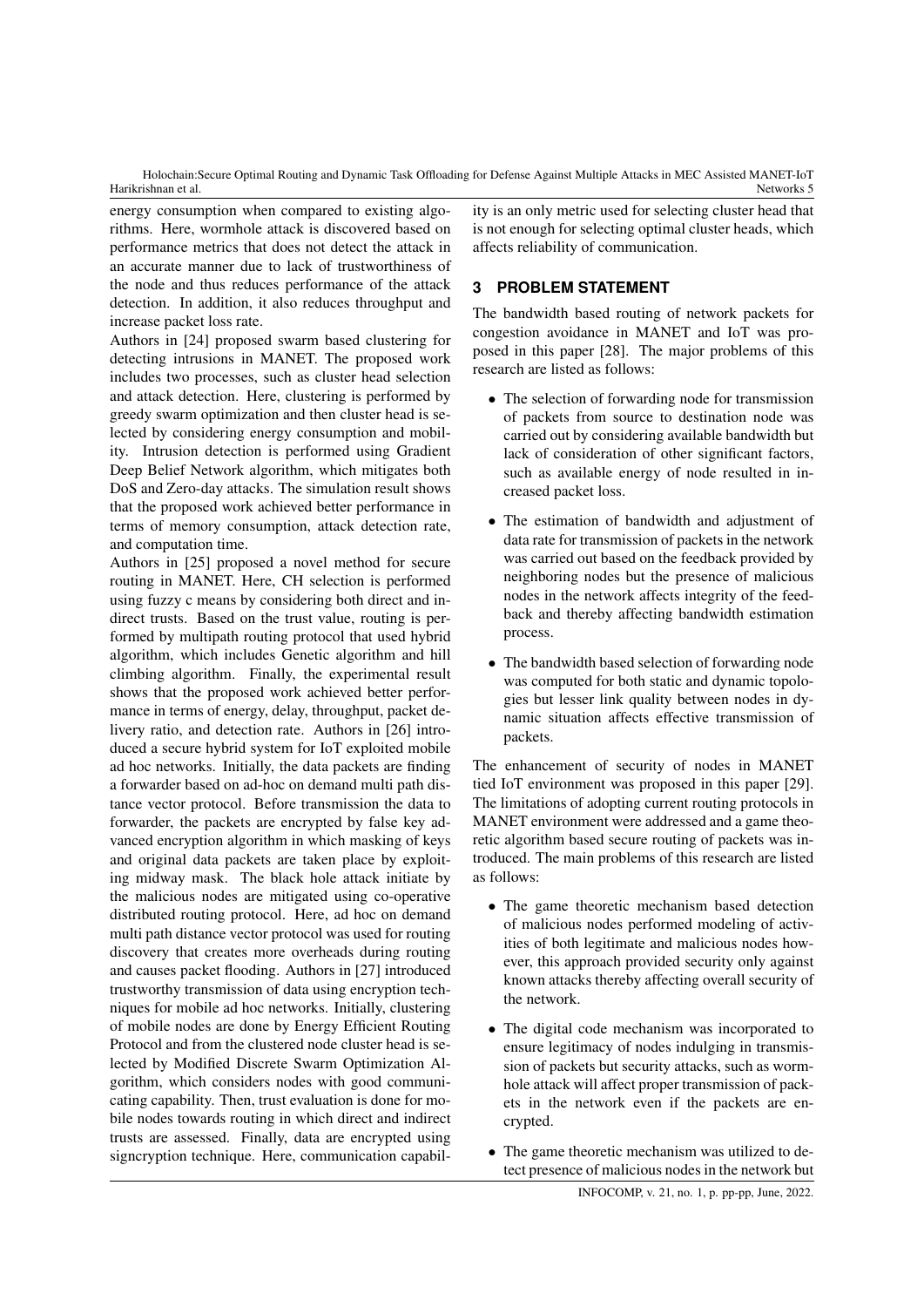integrity of messages transmitted by nodes in the network was not ensured.

The ranking based selection of critical nodes in heterogeneous environment was proposed in this paper [30]. The vulnerabilities of MANET-IoT environment were analysed and a network defense based approach was introduced. The major problems of this research are listed as follows:

- The critical nodes in the network were identified by means of computing fusion of betweenness centrality and degree centrality to perform port hopping mechanism but the security of the normal nodes was not considered that resulted in providing only partial security.
- The port hopping was carried out to secure critical nodes from malicious attacks but switching of ports are predictable due to limited number of ports in the node thereby affecting security of the critical nodes.
- The selection of critical nodes was carried out by computing centrality metrics and ranking the nodes according to it however, importance of nodes in the network was computed only based on distance between the nodes, which affects effective identification of critical node.

Authors in [31] proposed a lightweight trust management system using blockchain in MANET. The proposed blockchain based method was used for managing trust value of nodes in the network. The main problems of this paper are defined as follows:

- Here, trust values are calculated based on blockchain however, the proposed blockchain takes much time for mining in large scale environment due to linear construction of blocks thus increases high energy consumption.
- Here, node information are collected from individual that leads to high complexity at large scale environment thus increases latency and energy consumption that reduces performance of secure routing.
- The blockchain based trust management approach was found to be suitable only for limited number of nodes in the network, if scalability of nodes in the network increases the blockchain faced scalability issues.

### **4 HSEC-ROUTE MODEL**

The proposed approach focuses on secure communication in MANET-IoT environment. The system model comprises of entities, such as mobile nodes, trusted authority (TA), edge nodes, and Holochain based cloud. The major objective of our approach is to improve security, scalability, and energy efficiency of the nodes in the network.

Fig 1 represents overall process of the proposed work. The following processes are involved in this approach:

- Multi-Attribute based Authentication
- Energy Aware Fuzzy Clustering
- Secure Optimal Routing
- Dynamic Offloading
- Attack Mitigation by Holochain

### **4.1 Multi-Attribute Based Authentication**

The first and foremost process for securing mobile nodes in the network is authentication in which multiple unique attributes of mobile nodes are utilized to ensure legitimacy of mobile nodes. Initially, registration of mobile nodes is carried out in which mobile nodes provide their credentials, such as Physically Unclonable Function (PUF), MAC address, user finger vein, IP address, User ID, and password to centralized TA, which is managed by Holochain. The hash fingerprint of the credentials is computed by Holochain to preserve integrity of the credentials. Improved Bimodal Lattice Signature Scheme (BLISS) algorithm is incorporated for the purpose of generating public and private keys towards mobile nodes to sign their messages. Generally, the following BLISS algorithm exploits ring  $R_{i\nabla}$  for operation. The procedure for BLISS signature algorithm is provided in pseudocode,

### BLISS signature algorithm ()

Input: Message

 $\infty, PbK = (a_1, ∇ − 1) PrK = (PrK1, PrK2)$ **Output:** Signature  $(sig1, sig2, ch)$ 

- 1.  $h_1 \leftarrow GD_{\blacksquare}^l, h_2 \leftarrow GD_{\blacksquare}^l$
- 2. Compute  $r = \oint a_1 \cdot h_1 + h_2 \mod 2$
- 3.  $ch = H(|r|_{\alpha} mod P ||\infty)$
- 4.  $(J_1, J_2) = Greedy SC(Prk, ch)$
- 5. Sampling of random bit I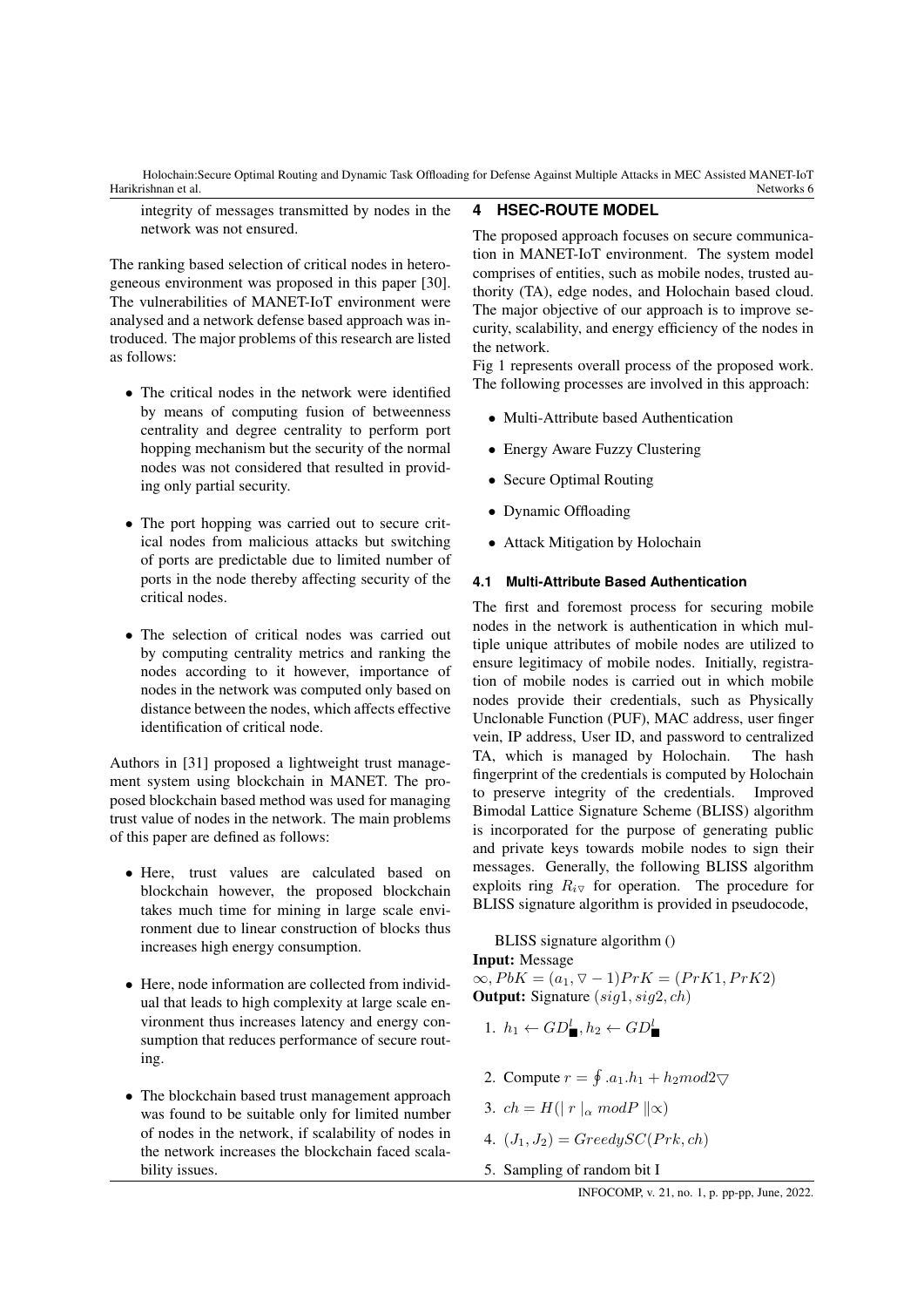Harikrishnan et al. Holochain:Secure Optimal Routing and Dynamic Task Offloading for Defense Against Multiple Attacks in MEC Assisted MANET-IoT Networks 7

- 6.  $(sign1, sig2) = (h_1, h_2) + (-1)^{I}(J_1, J_2)$
- 7. Endure with probability  $\frac{1}{N_{max}}(-\frac{\|f\|^2}{2}\text{cosh}(\frac{(sig,J}{\blacksquare^2})$
- 8. Else restart
- 9. sig2 ←  $(|r|_{\infty} |r sig2|_{\infty})modP$
- 10. Return (sig1, sig2, ch)

From the above pseudocode,  $h_1, h_2$  are sampled random polynomials with Gaussian distribution of  $GD_{\blacksquare}.ch$  denotes challenge vector which exploits Fiat-Shamir transform to petitioning hash function, the hash function returns length  $\alpha$  binary vector and approximate hamming weight of  $Hk$ . Greedy SC generates  $ch$  which contains secret key. Based on the sample random bit I, the result is added or subtracted by polynomials  $h_1, h_2$ .

### **4.2 Energy Aware Fuzzy Clustering**

The connectivity between mobile nodes is improved by implementing cluster based management of environment. The mobile nodes (MN) in the network are clustered by Enhanced Fuzzy C Means Clustering (EFCM) based on the  $F_{tors}$  factors such as link quality (linQ), available energy (ene), distance (DIS), and direction (DIR) in which the cluster head (CH) possess increased energy and has linked with every other node in the cluster that can be formulated as

$$
CH(MN)_{ene}^{linQ} > MNs \tag{1}
$$

In EFCM, the initial step is to define centre of cluster. The cluster centre is defined based on two parameters, such as local density ( $\mu_i$ ) and distance ( $\in$ <sub>i</sub>), which can be formulated as

$$
\mu_j = \sum_i X(D^{ij} - T^D) \tag{2}
$$

where,  $D^{ji}$  is distance between sample points j and i, and  $T^D$  represents truncation distance that stratifies

$$
X(x) = \begin{cases} 0, & x < 0 \\ 1, & x \ge 0 \end{cases} \tag{3}
$$

. The  $\forall_i$  can be formulated as

$$
\forall_j = \min_{i; \mu i \ge \mu_j} (D^{ji}) \tag{4}
$$

For a maximum density points,  $\forall_j$  can be calculated as,

$$
\forall_j = max_i (D^{ji}) \tag{5}
$$



Figure 1: Architecture of Hsec-Route Model

From the above two parameters, index of density distance can be computed as

$$
\exists_j = \mu_j \forall_j \tag{6}
$$

The  $\exists_i$  is found out by navigating all sample points (sp), then find the first H points by cataloguing all  $\exists$  in the downhill order. The average density distance can be computed as

$$
\exists_{avg} = \frac{1}{H} \sum_{j=1}^{H} \exists_j \tag{7}
$$

The larger valued points are more likely to be a centre of cluster i.e.  $\exists_j > \exists_{evg}$ . The centre of cluster is defined by above equation (6), the selected centre of cluster is integrated to Fuzzy C-means Algorithm (FCM) to acquire clusters. FCM employs unsupervised learning approach, which is based on optimization of objective functions. FCM exploits iteration optimization that divides dataset, the results of clusters is numerical value of each point which signifies degree of membership to the centre of cluster. Let Mobile nodes  $MN = \{MN_1, MN_2, ..., MN_L\}$  is the collection of L data in which for every samples  $MN_i$  has K features. The L can be divided into F fuzzy groups, which are represented as  $Z = \{Z_1, Z_2, Z_F\}$ . The FCM objective function can be formulated as

INFOCOMP, v. 21, no. 1, p. pp-pp, June, 2022.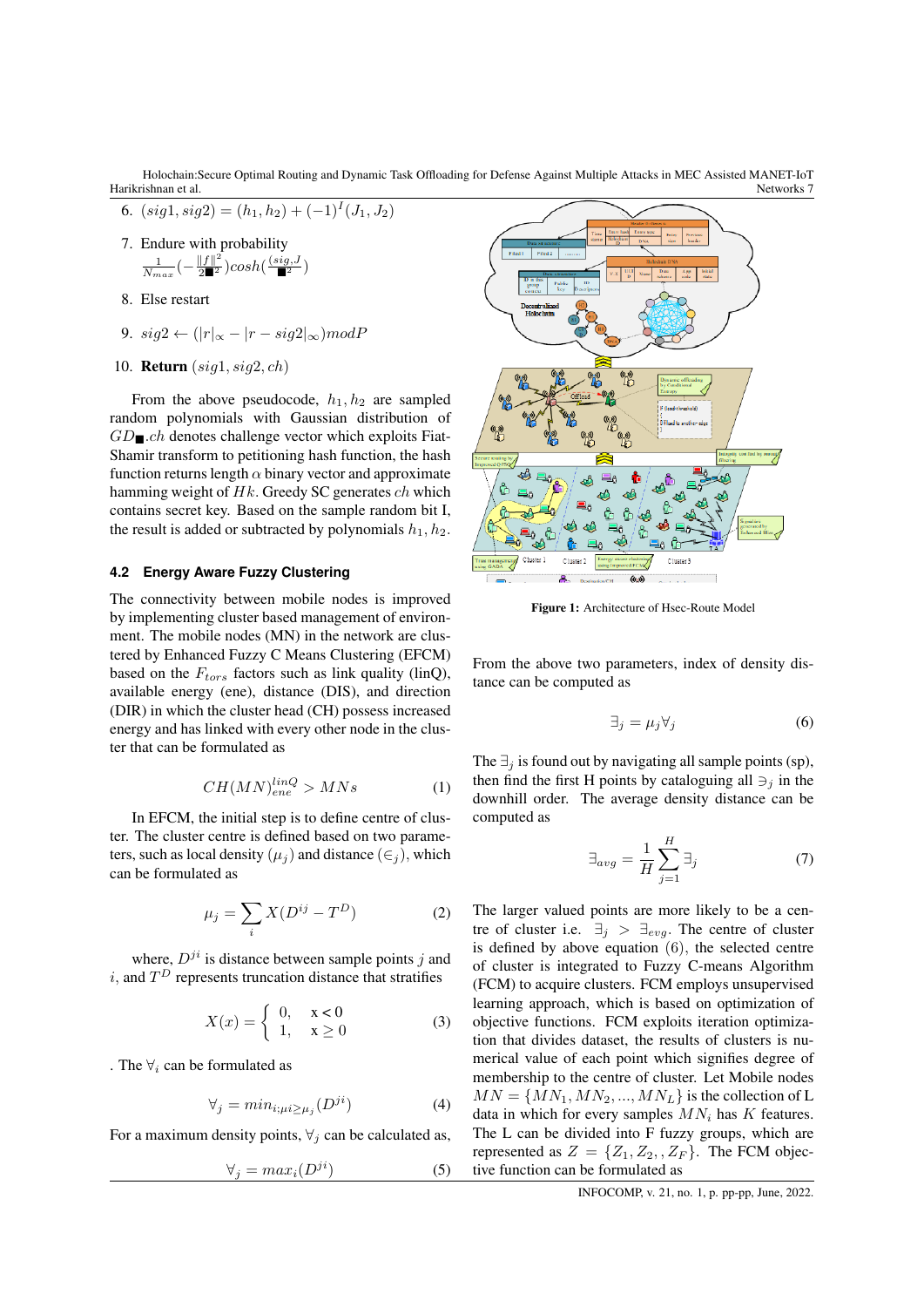$$
R(B, Z) = \sum_{j=1}^{G} \sum_{i=1}^{L} (b_{ji})^{fe} (ED_{ji})^2
$$
 (8)

From the above equation,  $B = (b_{ji})$  is the affiliation matrix of dimension  $L \times F$ ,  $b_{ji}$  that denotes affiliation between  $Z_j$  and  $MN_i$ ,  $(ED_{ji})$  is Euclidean distance between sample i and cluster centre j.f  $e$ (f $e > 1$ ) is the exponent of fuzzy, which can be usually fixed as 2 in the algorithm. The above objective function equation can satisfy the following conditions:

$$
\begin{cases}\n\sum_{j=i}^{F} (b_{ij} = 1, \quad i=1,2,...L \\
0 \le b_{ij} \le 1, \quad i=1,2,...,L; j=1,2,..,F \\
0 < \sum_{i=1}^{L} b_{ij} < L, \quad j=1,2,...,F\n\end{cases}
$$
(9)

By using iterative function, minimum objective function is obtained, the B and Z can be computed by

$$
b_{ij} = \begin{cases} \frac{1}{\sum_{cc=1}^{F} \frac{ED_{ji}1/fe-2}{Dec_i}} \end{cases}
$$
 (10)

$$
Z_j = \begin{cases} \sum_{i=1}^{L} (b_{ij})^{fe} M N_i^{Forts} \\ \sum_{i=1}^{L} (b_{ij})^{fe} \end{cases} \tag{11}
$$

The proposed clustering approach minimizes the complexity and overhead in forwarding of packets and control messages in the network. The data provided by each node in the network are aggregated by CH and transmitted to the above layers for computation. The overall clustering process is shown in Figure 2.



Figure 2: EFCM based Clustering.

#### **4.3 Secure Optimal Routing**

The routing of messages from cluster members (CM) to cluster head is carried out in this process. The network is considered to possess malicious attackers whose prime purpose is to disturb effective communication between nodes in the network. Keeping in mind of this context, secure routing of messages is performed that involved two phases,  $(i)$  trust management and  $(ii)$ optimal forwarder selection. The trust metric  $(O_T)$  of

each node in the network is computed to select a legitimate node as a forwarder. The trust management comprises of two trust values, namely direct trust and indirect trust. The direct trust  $(D_T)$  is computed by respective node based on its history of communication  $(H_I)$  and successful transactions  $(S_T)$ . The calculation of direct trust is defined as follows:

$$
D_T = \sum_{i=1}^{n} H_I, S_T
$$
 (12)

The indirect trust  $(I_T)$  is computed using Holochain assisted TA by considering feedbacks of neighboring nodes  $(F_n)$  of particular node.

$$
I_T = \sum_{i=1}^n F_T \tag{13}
$$

$$
O_T = \sum D_T + I_T \tag{14}
$$

The Grey Absolute Decision Analysis (GADA) is adopted to rank nodes based on trust values. If N represent criteria count  $(c(i); i = 1, 2, N)$ , M represents the subject count ( $S_i = 1, 2, M$ ) and T represents alternatives count  $(a_j; j = 1, 2, T)$ . The GADA algorithm includes the following process, decision matrix  $[d_i j]$  decides highest criteria that is against each  $a_i$  which is defined as follows:

$$
[d_{ij}] = \left[ \begin{array}{c} e_1 \\ \vdots \\ e_M \end{array} \right] \left[ \begin{array}{ccc} d_{11} & \cdots & d_{1T} \\ \vdots & \ddots & \vdots \\ d_{M1} & \cdots & d_{MT} \end{array} \right] \qquad (15)
$$

For every lower criteria, use reciprocate operator to the input data, hence the decision matrix is defined as follows:

$$
[u_{ij}] = \left[\begin{array}{c} e_1 \\ \vdots \\ e_M \end{array}\right] \left[\begin{array}{ccc} u_{11} & \cdots & u_{1T} \\ \vdots & \ddots & \vdots \\ u_{M1} & \cdots & u_{MT} \end{array}\right] \qquad (16)
$$

Then, compute grey relational grade between  $e_i$  and other  $eT$ ;  $i = 1, 2, ...M$ , which is known as comparison matrix  $[\rho]$  of absolute grey relation pair. If  $\rho$  value is 1 then it denotes better consistency, if  $\rho$  value is 0.5 then it denotes lower consistency, hence the value of  $e_i$  is always one, which is defined as



INFOCOMP, v. 21, no. 1, p. pp-pp, June, 2022.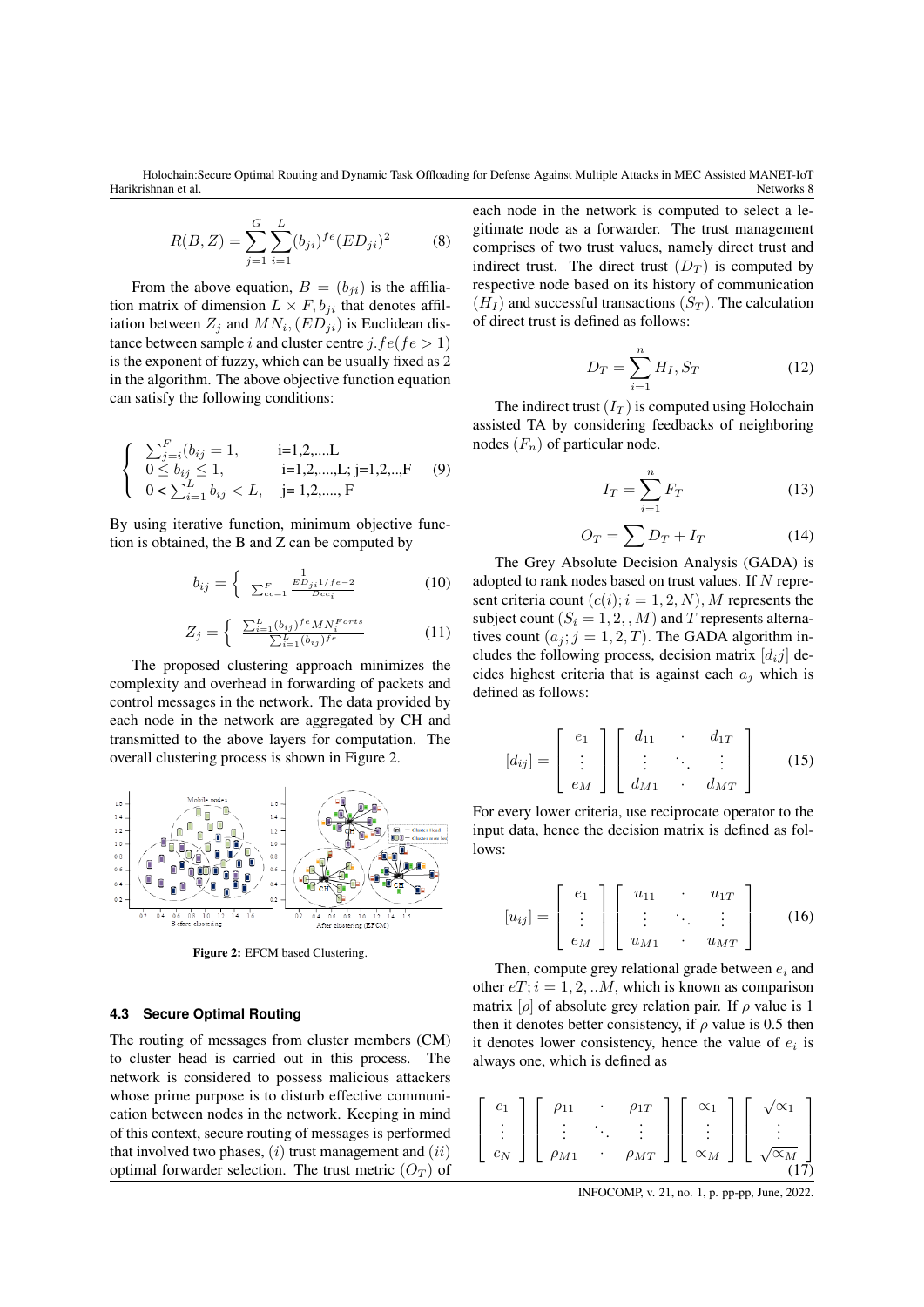where  $\alpha_i = 1/M(\rho_{i1} + \rho_{i2} + \rho_{iM})$ , for N criteria,  $c(i); i = 1, 2, \ldots, N$ . Then, perform weight aggregation consider individual criteria weight value is defined as follows:

$$
\begin{bmatrix} e_1 \\ \vdots \\ e_N \end{bmatrix} \begin{bmatrix} d'_1(1) & d'_T(1) \\ \vdots & \ddots & \vdots \\ d'_1(N) & d'_T(N) \end{bmatrix}
$$
 (18)

where, every criterion  $c(i)$  and for  $j = 1, 2, T$ ,

$$
d'_{j} = \left(\prod_{j=1}^{T} d'_{j} \alpha^{(\alpha)}\right)^{\frac{1}{\sum_{i=1}^{M} \alpha^{i}}}
$$
(19)

Weight aggregation performed for getting entire ranking of alternatives is calculated as follows:

$$
\begin{bmatrix} d^{\prime\prime} \\ D^{\prime\prime} \\ rank \end{bmatrix} = \begin{bmatrix} d^{\prime\prime}{}_{j} & \cdot & d^{\prime\prime}{}_{j} \\ D^{\prime\prime}{}_{j} & \cdot & D^{\prime\prime}{}_{j} \\ - & \cdot & - \cdot \end{bmatrix}
$$
 (20)

where,

$$
d^{\nu}{}_{j} = \left(\prod_{j=1}^{T} d^{\nu} \frac{\delta^{(i)}}{j}\right)^{\frac{1}{\sum_{i=1}^{M} \delta^{i}}} \tag{21}
$$

Finally, the proposed GADA provides alternative relative weights  $(d'_j, d''_j)$  and criteria  $\delta(i)$ . The trust values are ranked using GADA algorithm.

The second phase is optimal forwarder selection in which selection of next hop forwarder is executed based on parameters, such as link stability  $(l_s)$ , bandwidth (b), energy  $(E)$ , Trust  $(O_T)$ , queue length  $(l_q)$ , and relative velocity  $(R_v)$ . The selection of next forwarder is performed by implementing Improved Quantum Particle Swarm Optimization (IPSO). The ideal forwarder possesses maximal bandwidth, link stability, energy and trust, minimal relative velocity and queue length. The initial position of particles defined as follows:

$$
U_{id}(t+1) = U_{id}(t) + c_1 R1_{id}(t) (p_{id}(t) - Y_{id}(t)
$$
  
+  $c_2 R2_{id}(t) (G(t) - Y_{id}(t)) y_{id}(t+1)$  (22)

$$
= Y_{id}(t) + U_{id}(t+1) \tag{23}
$$

Where  $U_{id}$  and  $Y_{id}$  represent velocity and position respectively, and R1,R2 represent random numbers with

uniform distribution [0,1], and c1 and c2 coefficient of acceleration. For every time, the particles moved at d dimension from one position to another position. The positions are updated periodically. The process of evolutionary includes three process, VIZ. mutation process, crossover process, and selection process. The Improved QPSO is defined as follows:

$$
Q_{id}^t = \Phi P best_{id}^t + (-\Phi).G best_d^t \tag{24}
$$

$$
Best_d = \frac{1}{n} \sum_{i=1}^{n} Pbest_{id} \tag{25}
$$

$$
x_{id}^{t+1} = Q_{id}^t \pm \propto | \text{ Best}_d - Q_{id}^t | \cdot Ln(\frac{1}{v_{id}^t}) \qquad (26)
$$

Where  $\Phi$  represent random value between  $(0,1)$  and  $Q_{id}$  represent the random position between  $Gbest$  and  $P best$ . The final position is calculated as follows:

$$
x_{id}^{t+1} = \Phi.(Pbest_{id}^t - Gbest_{id}^t) + Pbest_{id}^t \pm \propto | Best_d - x_{id}^t | .Ln(\frac{1}{v_{id}^t}) (27)
$$

For every particle, i in the present particle swarm select two random particles, which are difference from  $l, j$  and  $i$  l j, the position difference between j and l is defined as follows:

$$
\delta = x_l - x_k \tag{28}
$$

The fitness calculation is performed to select optimal node for next forwarder which is defined as follows:

$$
F = \sum w(l_s + b + E + O_T + l_q + R_v)
$$
 (29)

In this way, routing is performed successfully between CH and CM for data transmission. The integrity of messages sent by source node before forwarding to next forwarder is validated by means of En-route filtering to determine legitimacy of source node and if message is found to be from a dishonest node then it will be pruned by forwarder node. It is used to detect and drop malicious information from the path (source to destination). The major aim of enroute filtering is to improve integrity of nodes. The signature is verified by enroute filtering for detecting malicious nodes in the routing path. If verification is success then the node will forward the message to the destination. If verification is failed then the node is considered malicious and the information will be dropped from the malicious nodes. Fig. 3 represents flowchart of the secure routing, which includes process of ranking, routing, and integrity verification.

INFOCOMP, v. 21, no. 1, p. pp-pp, June, 2022.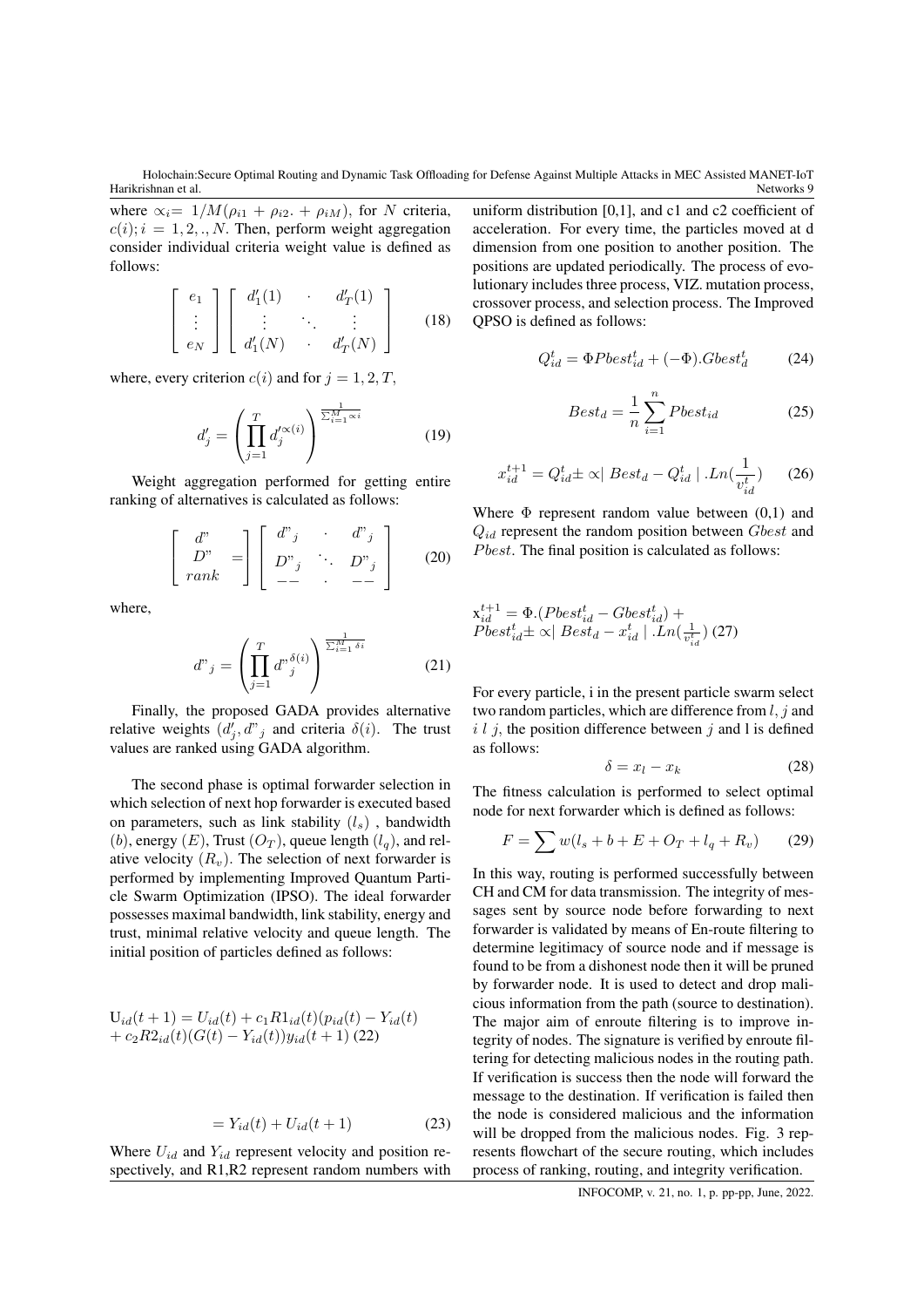

Figure 3: Flowchart of Secure Routing.

### **4.4 Dynamic Task Offloading**

The CH transmits aggregated data collected from the CMs to the edge server for computation. The edge server considers these data as tasks and performs computation of tasks to provide increased throughput with minimal latency. In a large scale network with vast number of mobile nodes, the edge nodes get overloaded and tasks in the edge node should be offloaded to other edge node or the cloud node. This process is carried out by optimally selecting the edge node to which the tasks in the overloaded node should be offloaded. The optimal edge node is selected by considering load (L), distance (H), and energy  $(E^a)$ . For optimal edge node selection, threshold value is generated. If the threshold is exceed then offloading is performed. Threshold is generated by conditional entropy, which is defined as follows,

$$
V = \sum L, \Im, \jmath \tag{30}
$$

$$
H(V) = -\sum_{i=1}^{n} P(V_i) log P(V_i)
$$
 (31)

$$
= \begin{cases} \text{if } H(V) < 0.5, 1 \\ \text{if } H(V) \ge 0.5, 0 \end{cases}
$$
 (32)

where, H represents entropy that provides threshold value, and 1 represent offloading and 0 represent not offloading. This ensures increased throughput and minimal latency even in a large scale network.

Offloading (); Begin Initialize  $E_i = E_1, E_2, ..., E_n$ Initialize L,  $\Im$ ,  $\eta$ For every  $E_i$  do Compute L,  $\Im$  and  $\jmath$ Compute threshold value using (30) If  $(Th<0.5)$  then Perform offloading Else Not perform offloading End if End

### **4.5 Attack Mitigation by Holochain**

In MANET environment, routing is performed efficiently to maximize privacy of nodes and minimize transmission delay. However, several nodes (i.e. malicious nodes) try to obtain sensitive information from data packet. In this work, Holochain is implemented to increase security by mitigating numerous types of attacks present during routing and it is used for performing authentication processes. Holochain is mainly used to overcome major drawbacks of blockchain, such as high computation complexity and storage by its resource constrained nature. The Holochain is a completely distributed network that preserves data and information of the nodes in an effective manner. Holochain is found to be more scalable and less complex thereby enabling it suitable for resource constraint environment. In Holochain, communications between the mobile nodes are stored as transactions and the integrity of transactions is validated by the respective agents without being verified by all the nodes in the network. This property of Holochain resists against several consensus based attacks. It reduces security risks with peer to peer network and distributed ledger technology for improving energy efficiency. The major advantage of holochain network is to ensure individuality by an individual ledger even it performs communication with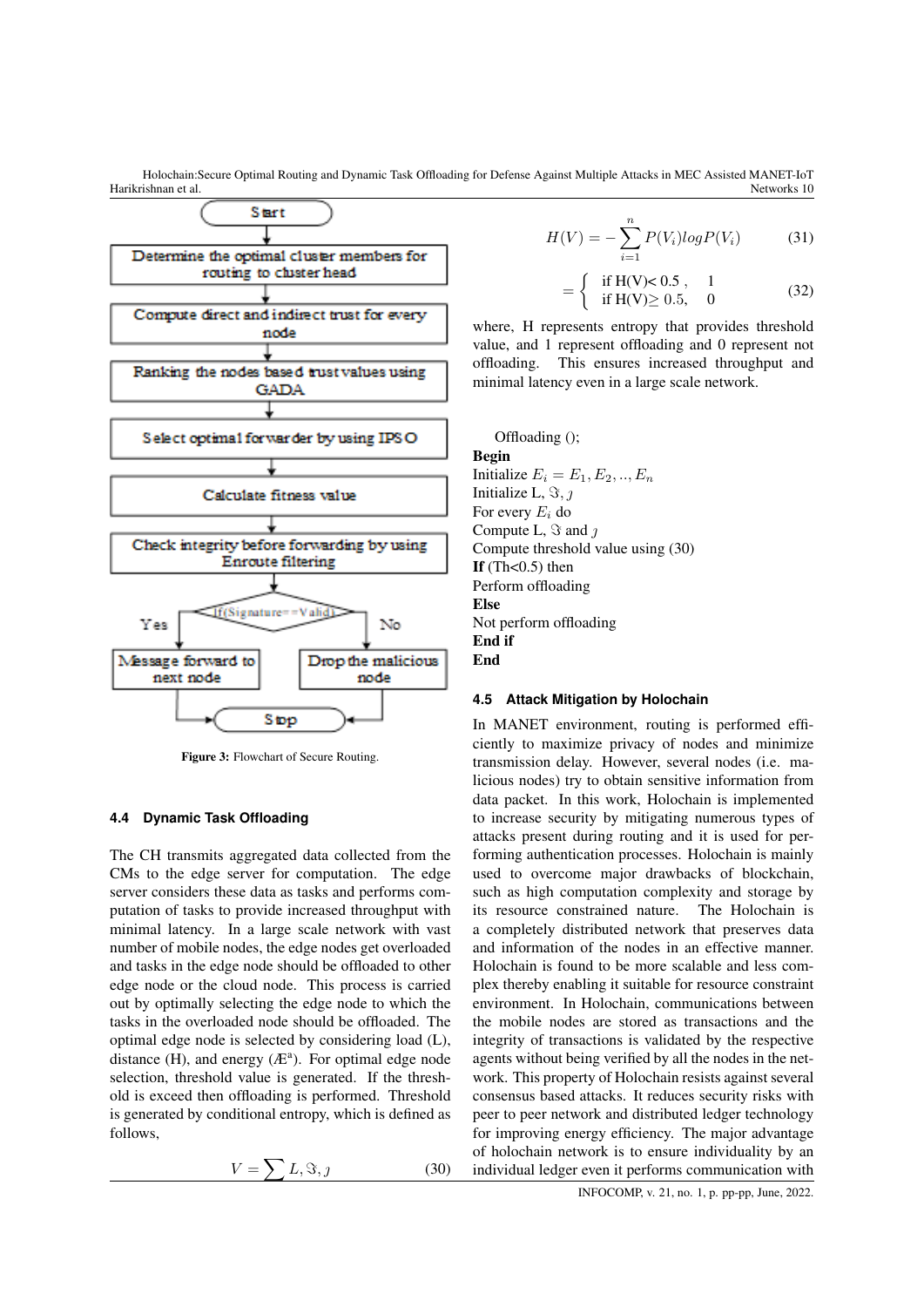other respective peers to perform computing in fully distributed manner. Holochain stores communication information by each agent in the form of transactions with the help of source code and validation rules in a local manner. The holochain structure is otherwise called as source chain which consists of multiple agents and each agent consists of three major components, such as DNA, genesis, and holochain blocks (i.e. transactions). The explanation of these components are described as follows:

DNA: It consists of unique validation rules set for each holochain applications and it is applied to every nodes present in the network to verify network integrity without the need of global consensus.

Genesis: Creating hash to assure that the holochain applications follows the predefined validation rules and such hash is called as genesis, which is stored after DNA in the source chain. It has two specific entries in which the first entry is the DNA hash and the second entry is the ID of agents that consists of public key of nodes.

Holochain Blocks: Each transaction are generated as blocks and stored in local chain based on entry. Every entry consists of various components in their header, such as entry type, hash data, timestamp, hash value of existing header, and digital signature. In general, the block consists of header, node ID and node private data. Holochain increases security with less complexity and storage, which overcome the drawbacks of blockchain in terms of following metrics,

- High Scalability
- Better Consensus Mechanism
- Low Complexity
- Efficient Communication Resource
- Low Network Traffic

Table 1 describes the comparison between the blockchain and holochain technologies.

### **5 EXPERIMENTAL RESULTS**

This section deals with experimentation of proposed Holochain based Secure optimal Routing (HSec-Route) for providing security to MECs and achieve QoS. This section is further divided in to sub-section as follows,

### **5.1 Simulation Setup**

The performance of the proposed HSec-Route is evaluated in NS-3 simulation tool of version 3.26 that

| <b>Characteristics</b> | <b>Blockchain</b>          | Holochain              |
|------------------------|----------------------------|------------------------|
| Consensus              | POS, POW, PBFT, DPOS       | No consensus is needed |
| Chain approach         | Global information stored  | Information stored in  |
|                        | in blocks                  | separate agents        |
| Chain consists         | Consists whole ledger data | Consists a part        |
|                        |                            | of whole ledger data   |
| Handling of error      | Rejecting data             | Rejecting data and     |
|                        |                            | blacklisting node      |
| Scalability            | Minimum                    | Maximum                |
| Integrity of data      | Validate by Miners         | Validate by past       |
|                        |                            | cryptographic record   |
| Mining approach        | Essential                  | Non-Essential          |
| Utilization of energy  | High                       | Low                    |
| Redundancy of data     | Extreme                    | Optimal                |
| Transition degree      | Maximum 1000/s             | Maximum 56000 bps/Hz   |
| Transition shared with | All nodes                  | Some nodes             |
| Cryptocurrency         | <b>Bitcoin</b>             | Holo fuel              |
| Processing cost        | Maximum                    | Minimum                |

has system configuration of software specifications and hard ware specifications. In software specifications, the network simulator used is NS-3.26 and operating system used for experimentation is Ubuntu- 14.04 LTS (32 bit — primary single OS only).

Table 2: Simulation Setup

| <b>Parameter</b>               | <b>Value</b>         |  |
|--------------------------------|----------------------|--|
| # of mobile nodes              | 100                  |  |
| Time taken for simulation      | 800 s                |  |
| Model for mobility             | Random way point     |  |
| # of edge nodes                |                      |  |
| # of Holochain                 |                      |  |
| # of trusted authority         |                      |  |
| Area of simulation             | $1000m \times 1000m$ |  |
| Node connection range          | 100m                 |  |
| Bandwidth of the channel       | 3Mbps                |  |
| Varying packet size            | 64 512 bytes         |  |
| Varying mobility nodes $(\% )$ | 10% 60%              |  |
| Data rate                      | 512-2048 bits/secs   |  |
| Range of transmission          | 200                  |  |
| Initial energy $(J)$           | 200 J                |  |

In hardware specifications, the processor used is Intel(R) Core(TM) i5-4590S CPU 3.00 GHz 3.00 GHz, Random Access Memory storage capacity is 8 GB, and hard disk capacity is 60GB. Table 2 shows configurations used for the simulation in proposed HSec-Route approach.

### **5.2 Comparative analysis**

In this sub-section, evaluation of the proposed HSec-Route method based on Holochain security model with various metrics regarding QoS is described. The proposed HSec-Route method is compared with several existing methods, such as Block-Trust and EDM-IoT

#### Table 1: Holochain vs Blockchain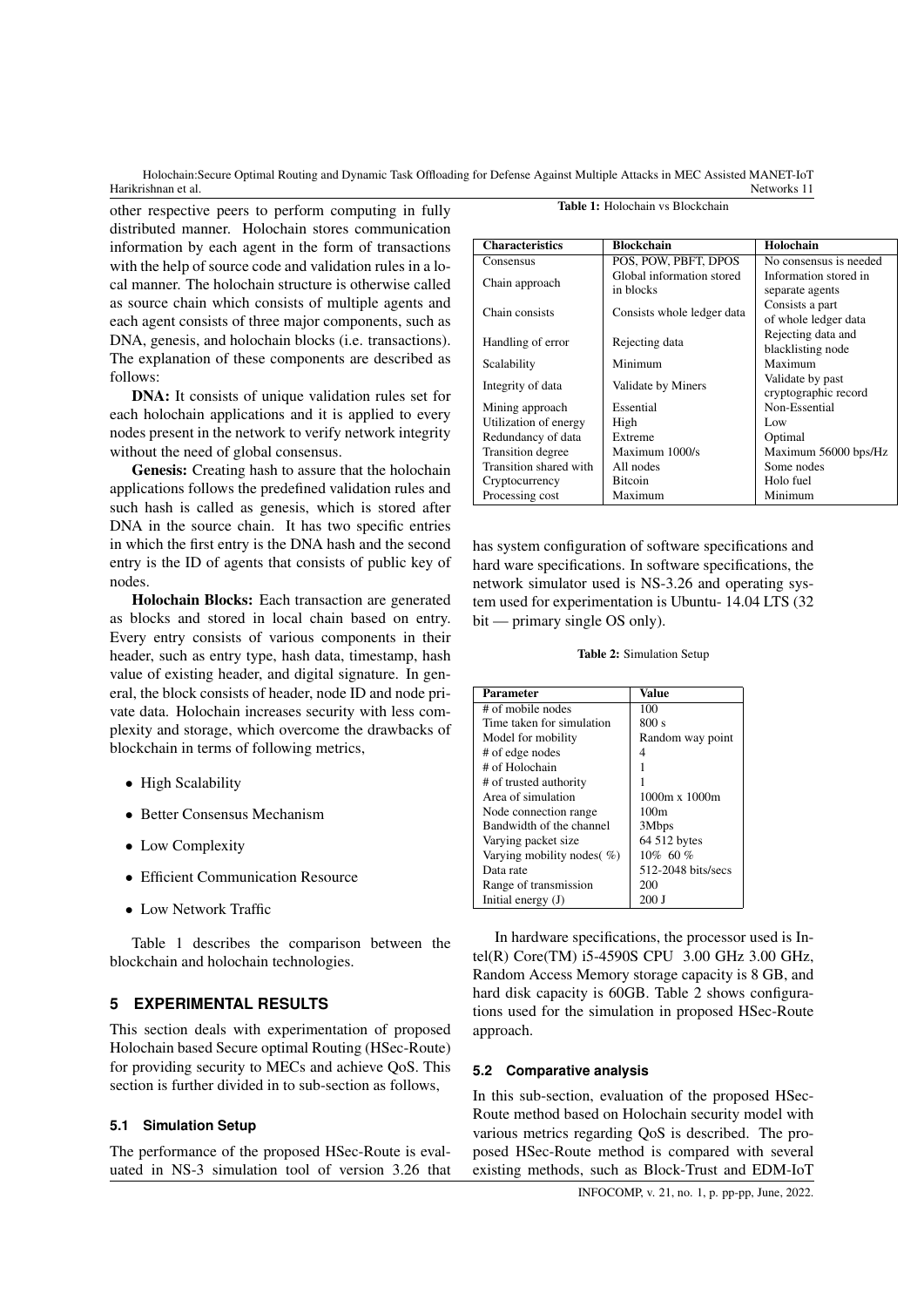by considering several performance metrics, namely packet delivery ratio, security strength, end to end delay, routing overhead, throughput, attack prediction rate, route acquisition delay, and energy consumption respectively.

### **5.2.1 Impact of Packet Delivery Ratio**

Packet delivery ratio (PDR) is defined as ratio of total number of packets transmitted by the source node  $\psi$  to number of packets delivered at the destination node  $\lambda$ . The formulation of packet delivery ratio is expressed as follows:

$$
P = \frac{\psi}{\lambda} \tag{33}
$$



Figure 4: Comparison of Packet Delivery Ratio

Fig. 4 illustrates comparison of packet delivery ratio of number of nodes between proposed HSec-Route method and several existing methods. Increasing number of nodes increases packet delivery ratio. In EDM-IoT method, transmission of data was performed by port hopping mechanism however, limited number of ports in network increases transmission overhead that increases the data loss, which decreases packet delivery ratio. To overcome transmission overhead, optimal forwarder node is selected using IPSO algorithm in the proposed HSec-Route method to improve packet delivery ratio. The result shows that packet delivery ratio of the proposed HSec-Route method is 23%, which is greater than the existing methods.

### **5.2.2 Impact of Security Strength**

This metric is used to analyze security level in transmission of data packets. High security strength indicates effective security during data transmission.



Figure 5: Comparison of Security Strength.

Fig. 5 illustrates comparison of security strength to number of nodes between the proposed HSec-Route method and existing methods. Increasing the number of nodes increases the security strength. EDM-IoT method focused on providing security of critical nodes however, security of general nodes was not considered that reduces security strength. In the proposed HSec-Route method, safe transmission of data is performed by encrypting data packets using bliss algorithm and holochain is used to improve the security which increases the security strength when compared with the existing works. The result shows that the proposed HSec-Route method achieves 94% of security strength, which is 24% greater than existing approaches.

### **5.2.3 Impact of End to End Delay**

End to end delay is defined as amount of time taken by the data packet to transmit from source node to the destination node. The formulation of end to end delay is represented as follows:

$$
D_- = \eta^- - u'
$$
 (34)

where, denotes the data packet delivery time and  $AE<sup>o</sup>$  represents fixed transmission time. Fig. 6 represents the comparison of end to end delay of number of nodes between proposed HSec-Route and state-of-theart works. End to end delay increases with increasing the number of nodes. In Block-Trust method, information of nodes is gathered from a single node that increases complexity which increases the end to end delay. In proposed HSec-Route method, optimal selection of forwarder nodes for routing and management of network by holochain based on distributed ledger decreases end to end delay when compared to existing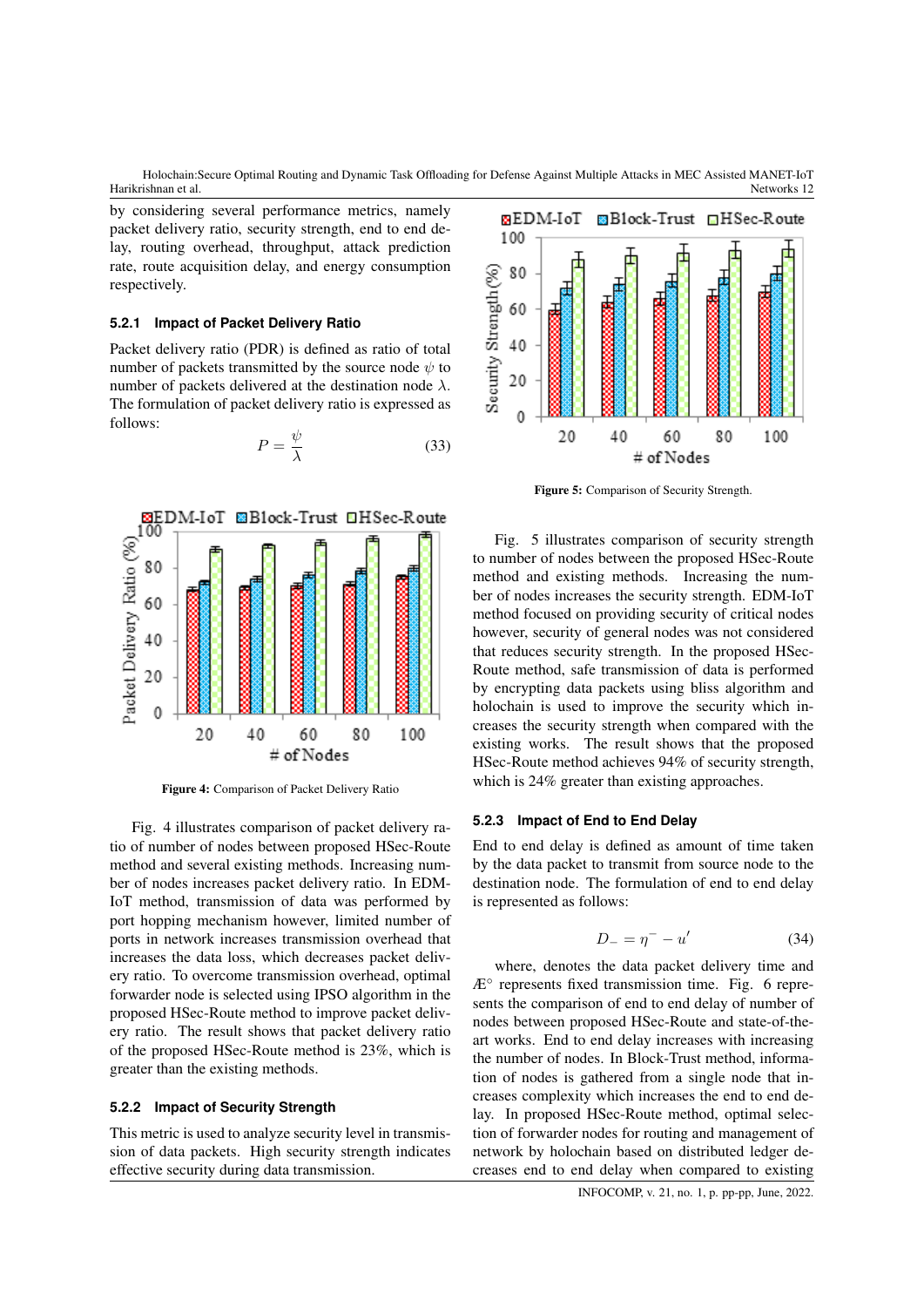works. The comparative results illustrates that the proposed HSec-Route method achieves low end to end delay, which is 10 ms lower than existing methods.



Figure 6: Comparison of End to End Delay.

#### **5.2.4 Impact of Routing Overhead**

Routing Overhead is defined as ratio of number of data packets produced for selecting routes  $(d')$  to number of data packets transmitted  $(t)$ . It also referred as number of routing packets used to discover and maintaining routes. The formulation of routing overhead is represented as follows:

$$
o = \frac{d'}{t} \tag{35}
$$



Figure 7: Comparison of Routing Overhead



method and previous methods. Routing overhead increases with increasing number of nodes. Selecting random hops increases the probability of retransmission which increases routing overhead. In addition, the existing methods transmit the data to the cloud server this increases the routing overhead. In the proposed HSec-Route method, the CH aggregates the data from the CMs and transmits the aggregated data to the edge server for computation. The result illustrates that the proposed HSec-Route method achieves low routing overhead when compared to previous works.

#### **5.2.5 Impact of Throughput**

Throughput is defined as ratio of the amount of data transmitted from the sender node to receiver node at a specific time interval. The computation of throughput is expressed as follows,

$$
j = \frac{\delta}{\theta} \tag{36}
$$

where,  $\delta$  represents time for data delivery and  $\theta$  denotes amount of data, which are send from transmitter to receiver.



Figure 8: Comparison of Throughput.

Fig. 8 shows comparison of throughput of number of nodes between the proposed HSec-Route method and several previous methods. Increasing the number of nodes increases the throughput. In the existing works, route selection is performed by finding the shortest distance to transmit data without considering any security to the nodes that increases the packet loss which decreases the throughput. In the proposed HSec-Route method, edge server is used to reduce the complexity and dynamic task offloading is performed to avoid overhead of edge server which increases the throughput efficiently when compared with the existing works.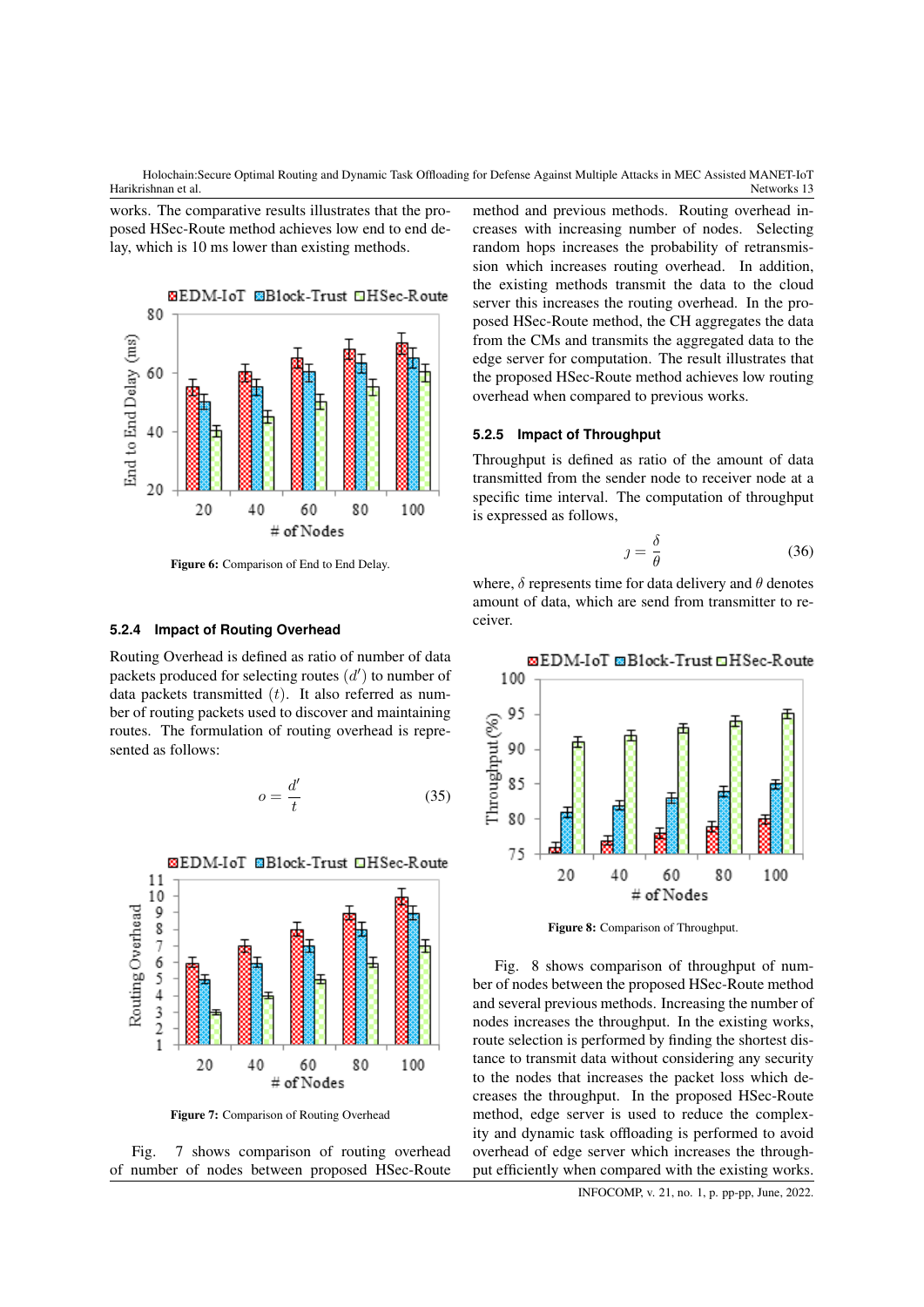The comparison result shows that the proposed HSec-Route method achieves 95% of throughput which is 15% greater than the previous approaches.

### **5.2.6 Impact of Attack Prediction Rate**

Prediction of attacks is performed based on values (i.e. true positive). Attack prediction rate is defined as the ratio of the number of attacks predicted to the total number of attacks. The formulation of attack prediction rate is expressed as follows,

$$
\wp = \frac{r}{n} \tag{37}
$$

Where, r denotes the number of attacks predicted and n



Figure 9: Comparison of Attack Prediction Rate

represents the total number of attacks. Fig 9 illustrates the comparison of attack prediction rate to the number of nodes between the proposed HSec-Route and the previous state-of-the-arts. Increasing the number of nodes increases the attack prediction rate. EDM-IoT method attains partial security due to providing securing only for critical nodes that decreases the attack prediction rate. In the proposed HSec-Route method, authentication and encryption of data is performed to improve the security. Holochain is used to mitigate various attacks such as grey hole attack, black hole attack etc., which increases the attack prediction rate. The comparative result shows that the proposed work achieves high attack prediction rate when compared with previous methods.

### **5.2.7 Impact of Route Acquisition Delay**

Route acquisition delay is defined as amount of time taken between sending the route request (RREQ) to the destination node by the source node and getting the route reply (RREP) from the destination node. Lower

the time interval increases QoS of network. Fig. 10 represents comparison of route acquisition delay to the number of nodes between proposed HSec-Route method and several previous works. Increasing the number of nodes increases route acquisition delay. Existing method perform routing based on optimal selection of shortest routing paths that increases complexity when large scale scenario. To improve the routing performance, efficient clustering of nodes is performed by EFCM clustering algorithm with optimal CH selection and optimal forwarder selection is performed in proposed HSec-Route method to reduce the latency, number of retransmissions and increase packet delivery ratio which decreases route acquisition delay when compared to existing works. The comparison result shows that the route acquisition delay of proposed work is reduced, which is 20 ms lower than existing works.



Figure 10: Comparison of Route Acquisition Delay.

#### **5.2.8 Impact of Energy Consumption**

Energy consumption is defined as difference of nodeâs initial energy to the residual energy of node after performing data packet transmission. This metric can be measured as follows:

$$
E^{\cdots} = \mho - \eth \tag{38}
$$

where,  $\sigma$  denotes initial energy and  $\sigma$  denotes residual energy. Fig. 11 shows comparison of energy consumption to number of nodes between proposed HSec-Route method and previous methods. The consumption of energy increases when increasing number of nodes. In Block-Trust method, blockchain was used to calculate trust value of nodes however, mining time increases in large scale environment that increases the energy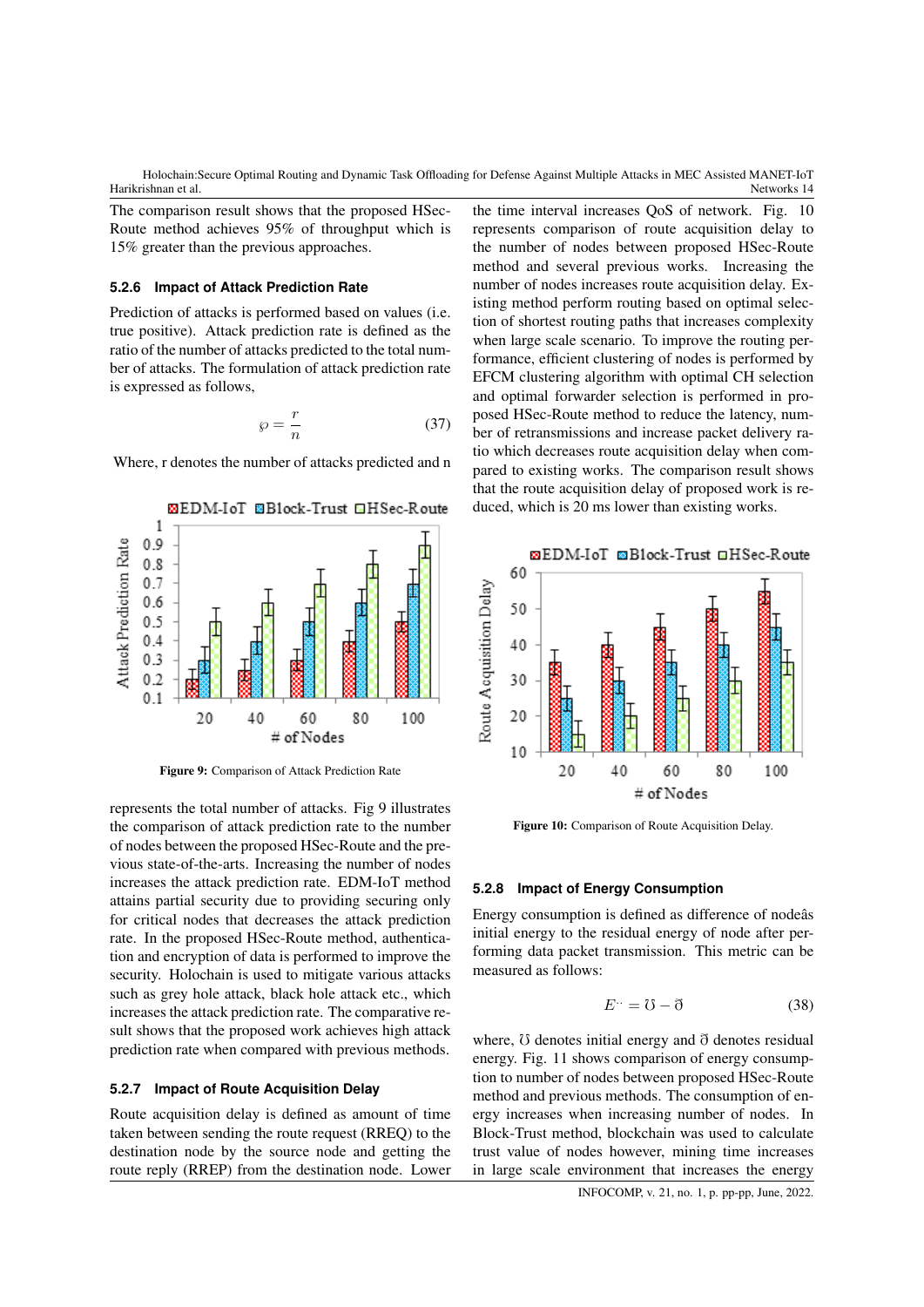consumption. In the proposed HSec-Route method, holochain based distributed ledger is used to increase security that reduces complexity. In addition, optimal forwarder selection is performed using IPSO algorithm that reduces latency and packet delivery ratio which minimize the energy consumption. The result illustrates that proposed HSec-Route method consumes low energy which is 20 kW lower than existing works.



Figure 11: Comparison of Energy Consumption.

### **5.3 Security Analysis**

The security of transmitted messages are considered in this work because, data transmitted in MANET network are sensitive in nature. Routing and privacy problems are raised due to the various attacks and these attacks are caused by malicious nodes. Numerous attacks are mitigated in MANET network by performing several processes in the proposed HSec-Route method and such attacks are described as follows:

Black Hole Attack: The nature of this attack is to attract sender node to transmit data packets through this malicious node by minimum number of hop routes. Once source node transmits data packets to malicious node, it drops packet on the way without transmitting it to next forwarder node. This increases transmission delay between nodes. To overcome this attack, direct and indirect trusts are performed in the proposed HSec-Route method to identify trust value of nodes thereby mitigating the malicious nodes with false trust value.

Grey Hole attack: The malicious nodes perform this type of attack by acting like a general node (i.e. legitimate). If the source node sends data through this node, it drops sensitive data packets only thereby it is difficult to recognize this attack. In this proposed work,

this attack is identified with the help of indirect trust by symmetrical pattern and this attack will be mitigated by eliminating such malicious nodes when forwarding data packets.

Intruder Attack: In this attack, attackers are present outside the network. They enter into MANET network by manipulating legitimate node present in the respective network. Then they attract source nodes to drop packets, which increases security threat for sensitive data. The proposed HSec-Route method performs authentication by considering multiple attributes, such as PUF, MAC address, etc., to secure network from this attack.

Worm Hole Attack: This attack creates a structure by multiple nodes in the shape of tunnel to reduce the hop count of the routing path. If the source node transmits the packet through this structure, that node is attacked by this attacker that results in replay attacks and denial of service (DoS). This attack is mitigated in the proposed work by the selection of CH considering high energy and link stability. The CH has all the CMs link information and identifies the malicious node easily by this information

### **6 CONCLUSION AND FUTURE WORK**

The secure, and energy efficient MEC based MANET-IoT framework by achieving QoS constraints for addressing problems in the existing works are performed in the present work. All mobile nodes in the network are authenticated to Holochain assisted centralized TA ensure their legitimacy by considering multiple attributes in which TA exploits improved BLISS algorithm for key generation to mobile nodes. The legitimate nodes are clustered by EFCM algorithm to enhance connectivity between nodes by considering factors, such as link quality, energy availability, distance, and direction. Once clusters are formed, CH selection is to minimize energy consumption in which CH is selected based on energy availability and link quality. After forming clusters and selecting CHs, secure optimal routing is taken place between Cluster Members (CMs) and CHs in which two phases are performed namely trust evaluation phase and optimal forwarder selection phase. Both direct trust and indirect trust is computed for every mobile node is carried out in trust evaluation phase, and based on trust values ranking of mobile is done by using GADA algorithm. By exploiting ranking trust values and other metrics, such as bandwidth, link stability, queue length, and relative velocity optimal forwarder is selected using IPSO algorithm. All mobile nodes in MANET-IoT environment are checked for integrity by En-route filtering before transmitting or receiving mes-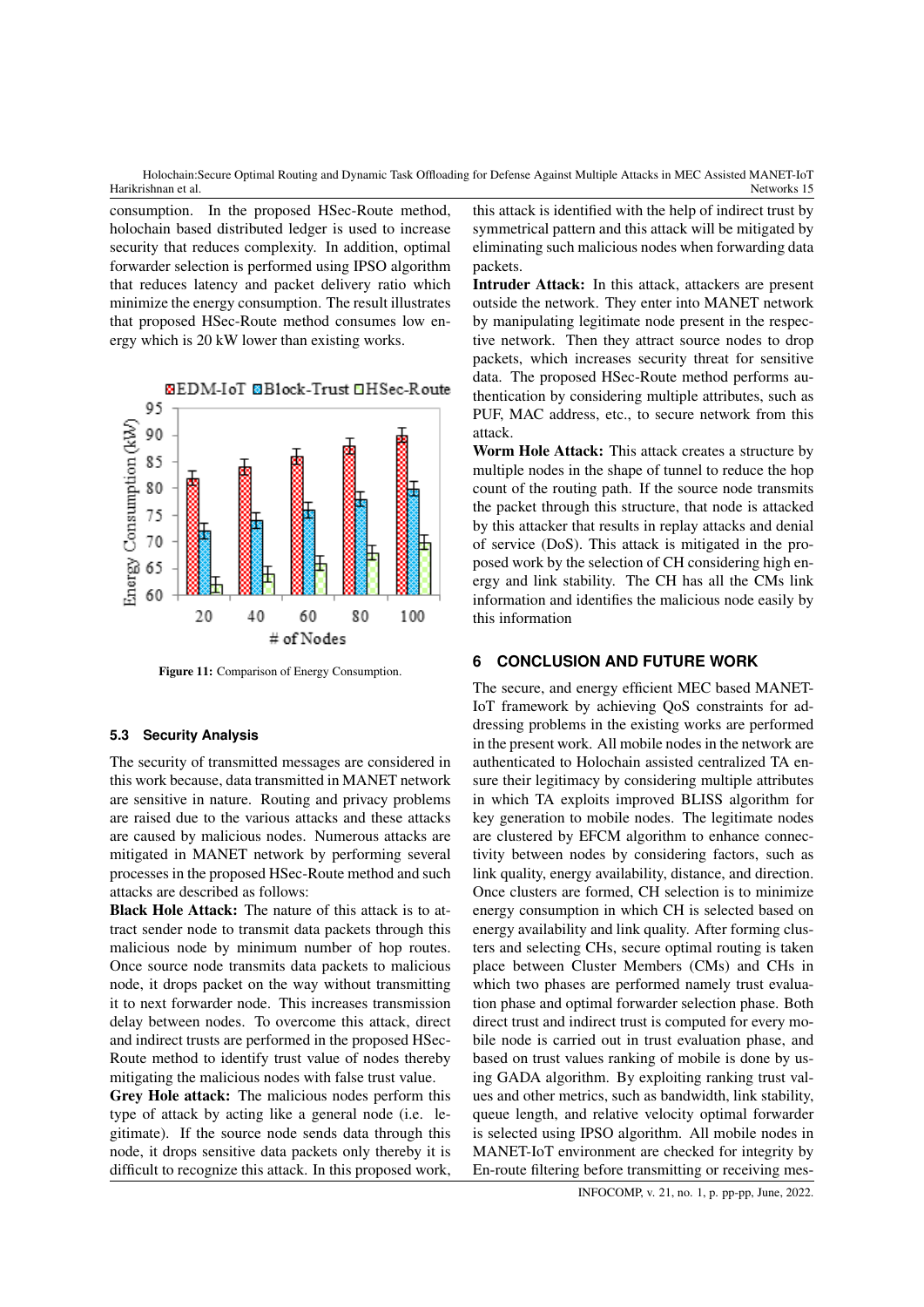sages from other mobile nodes. After secure optimal routing, aggregated data from CH are provided to MEC for processing. If MEC node is found to be overload then offloading to another MEC node or cloud is performed using conditional entropy. Finally, Holochain saves the every transaction of the mobile nodes and mitigate several attacks. The proposed work achieves better performance than the existing works in terms of validation metrics. Future directions will be to improve the scalability by constructing an efficient network topology.

# **7 Bibliography**

- 1. Gowrishankar, J & Kumar, P Narmadha, T & Natarajan, Yuvaraj. (2020). A Trust Based Protocol For Manets In Iot Environment. 29. 2770- 2775.
- 2. Song, Y., Luo, H., Pi, S., Gui, C., & Sun, B. (2020). Graph Kernel Based Clustering Algorithm in MANETs. IEEE Access, 8, 107650-107660.
- 3. Bhardwaj, A., & El-Ocla, H. (2020). Multipath Routing Protocol Using Genetic Algorithm in Mobile Ad Hoc Networks. IEEE Access, 8, 177534- 177548.
- 4. Simpson, S.V., & Nagarajan, G. (2021). A fuzzy based Co-Operative Blackmailing Attack detection scheme for Edge Computing nodes in MANET-IOT environment. Future Gener. Comput. Syst., 125, 544-563.
- 5. Veeraiah, N., Ibrahim Khalaf, O., Rajendra prasad, C., Alotaibi, Y., Alsufyani, A., Alghamdi, S.A., & Alsufyani, N. (2021). Trust Aware Secure Energy Efficient Hybrid Protocol for MANET. IEEE Access, 9, 120996-121005.
- 6. Krishnan, C.G., Gomathi, S.S., AnushaBaminiA., M. (2021). High energy efficient lifetime management system and trust management framework for manet using self-configurable cluster mechanism. Peer-to-Peer Netw. Appl., 14, 1229-1241.
- 7. Muruganandam, S., J, A. (2021). Real-time reliable clustering and secure transmission scheme for QoS development in MANET. Peer-to-Peer Netw. Appl., 14, 3502-3517.
- 8. Wang, X., Zhang, P.F., Du, Y., Qi, M. (2020). Trust Routing Protocol Based on Cloud-Based Fuzzy Petri Net and Trust Entropy for Mobile Ad hoc Network. IEEE Access, 8, 47675-47693.
- 9. Chen, Z., Zhou, W., Wu, S., Cheng, L. (2020). An Adaptive on-Demand Multipath Routing Protocol With QoS Support for High-Speed MANET. IEEE Access, 8, 44760-44773.
- 10. Pattnaik, P.K., Panda, B.K., Sain, M. (2021). Design of Novel Mobility and Obstacle-Aware Algorithm for Optimal MANET Routing. IEEE Access, 9, 110648-110657.
- 11. Tu, J., Tian, D., Wang, Y. (2021). An Active-Routing Authentication Scheme in MANET. IEEE Access, 9, 34276-34286.
- 12. Singh, U., Sharma, S.K., Shukla, M., & Jha, P. (2021). Blockchain-based BATMAN protocol using Mobile ad-hoc Network (MANET) with an Ensemble Algorithm.
- 13. Careem, M.A., Dutta, A. (2020). Reputation based Routing in MANET using Blockchain. 2020 International Conference on COMmunication Systems NETworkS (COMSNETS), 1-6.
- 14. Rani, P.L., Kavita, .., Verma, S., & Nguyen, G.N. (2020). Mitigation of Black Hole and Gray Hole Attack Using Swarm Inspired Algorithm With Artificial Neural Network. IEEE Access, 8, 121755- 121764.
- 15. Alghamdi, S.A. (2020). Three-Tier Architecture Supporting QoS Multimedia Routing in Cloud-Assisted MANET with 5G Communication (TCM5G). Mob. Networks Appl., 25, 2206-2225.
- 16. Serhani, A., Naja, N., Jamali, A. (2019). AQ-Routing: mobility-, stability-aware adaptive routing protocol for data routing in MANETâIoT systems. Cluster Computing, 23, 13-27.
- 17. Sathyaraj, P., & Devi, D. (2021). Designing the routing protocol with secured IoT devices and QoS over Manet using trust-based performance evaluation method. J. Ambient Intell. Humaniz. Comput., 12, 6987-6995.
- 18. Li, T., Ma, J., Pei, Q., Song, H., Shen, Y., & Sun, C. (2019). DAPV: Diagnosing Anomalies in MANETs Routing With Provenance and Verification. IEEE Access, 7, 35302-35316.
- 19. Zhang, D., Chen, L., Zhang, J., Chen, J., Zhang, T., Tang, Y., & Qiu, J. (2020). A Multi-Path Routing Protocol Based on Link Lifetime and Energy Consumption Prediction for Mobile Edge Computing. IEEE Access, 8, 69058-69071.